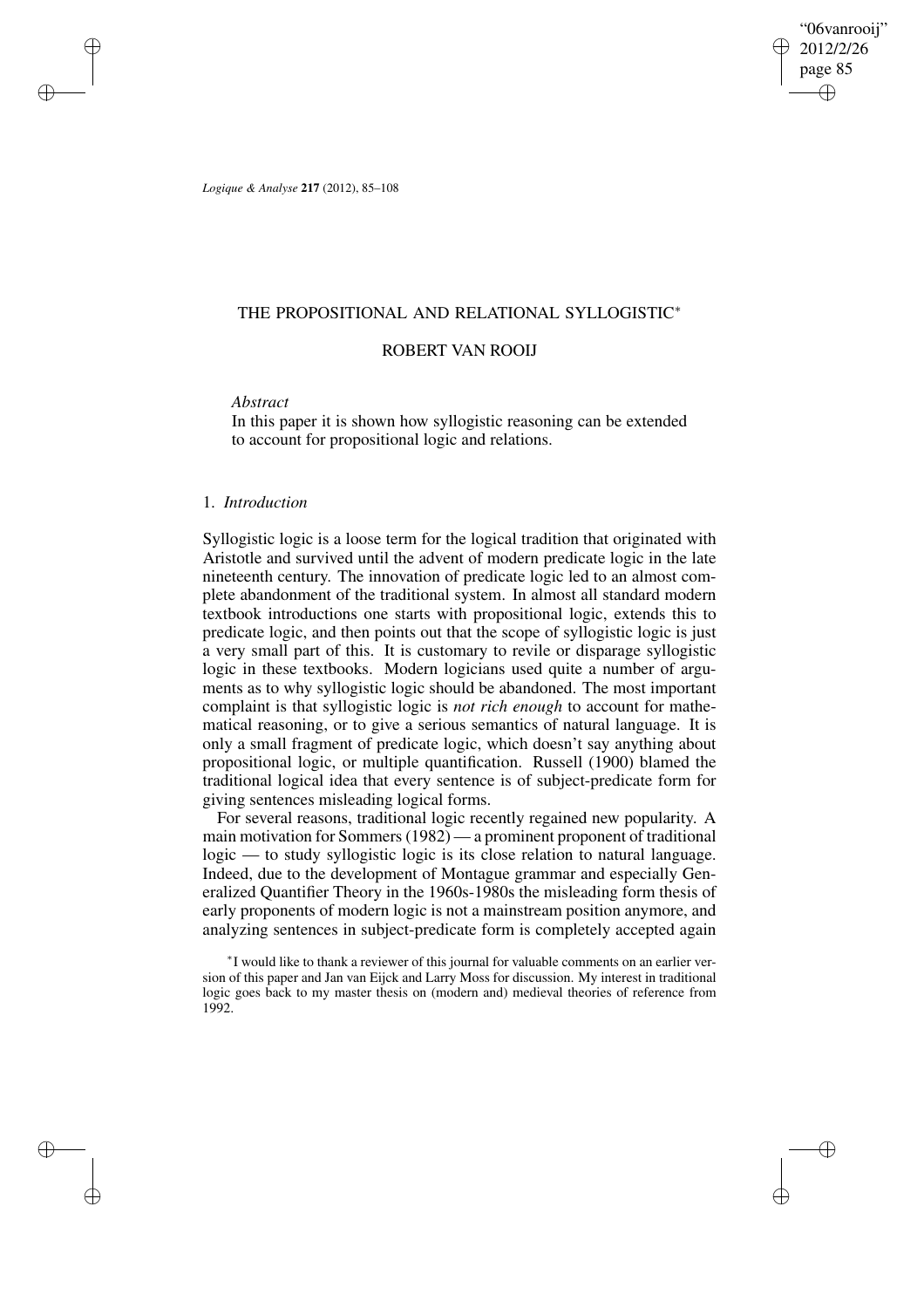"06vanrooij" 2012/2/26 page 86 ✐ ✐

✐

✐

#### 86 ROBERT VAN ROOIJ

(cf. Westerståhl, 1989). Computer scientists (e.g. Purdy, Pratt-Hartmann, and Moss), on the other hand, have shown that syllogistic logic and some natural extensions of it behave much better in terms of decidability and complexity than standard predicate logic.

In this paper I will first quickly discuss traditional Aristotelian syllogistic, and how to extend it (also semantically) with negative and singular terms. Afterwards I will discuss how full propositional logic can be seen as an extension of Aristotelian syllogistic. Thus, in distinction with polish logicians like Łukasiewicz (1957) and others, I won't assume that to understand traditional logic we have to presuppose propositional logic, but instead formulate propositional logic by presupposing syllogistic reasoning. It is well-known that once we have full monadic predicate logic, we have full propositional logic as well. Indeed, syllogistic can be viewed as a fragment of propositional logic. In this paper I show how to complete this fragment. There are at least two possible ways to do so. In section 3.1 I sketch a first way by introducing *conjunctive* and other complex *terms* to the language. Section 3.2, instead, shows how to account for all of propositional logic in a more direct way. Afterwards I will follow (the main ideas, though not the details of) Sommers (1982) and his followers in showing how traditional logic can be extended so as to even account for inferences involving multiple quantification that almost all modern textbooks claim is beyond the reach of traditional logic: A woman is loved by every man, thus Every man loves a woman. Although the aim of this paper is not to study historical systems by formalizing them, it is sometimes motivated by such historical ideas.

# 2. *Traditional syllogistic reasoning*

Syllogisms are arguments in which a categorical sentence is derived as conclusion from two categorical sentences as premisses. As is well-known, a categorical sentence is always of one of four kinds: a-type ('All men are mortal'), i-type ('Some men are philosophers'), e-type ('No philosophers are rich'), or  $o$ -type ('Some men are not philosophers'). In  $a$ - and  $e$ -sentences the predicate is affirmed or denied of 'the whole' of the subject, while in i and o-sentences, the predicate is affirmed or denied of only 'part of' the subject. The *syntax* of categorical sentences can be formulated as follows: If S and P are primitive terms,  $SaP$ ,  $SiP$ ,  $SeP$ , and  $SoP$  are categorical sentences. Because a syllogism has two categorical sentences as premisses and one as the conclusion, every syllogism involves only three terms, each of which appears in two of the statements.

Aristotle's way to determine which syllogisms are valid was 'proof-theoretic' in nature. He showed that if one takes the four 'perfect' syllogisms of the first figure (Barbara, Celarent, Darii and Ferio) to be axioms, and use any

✐

✐

✐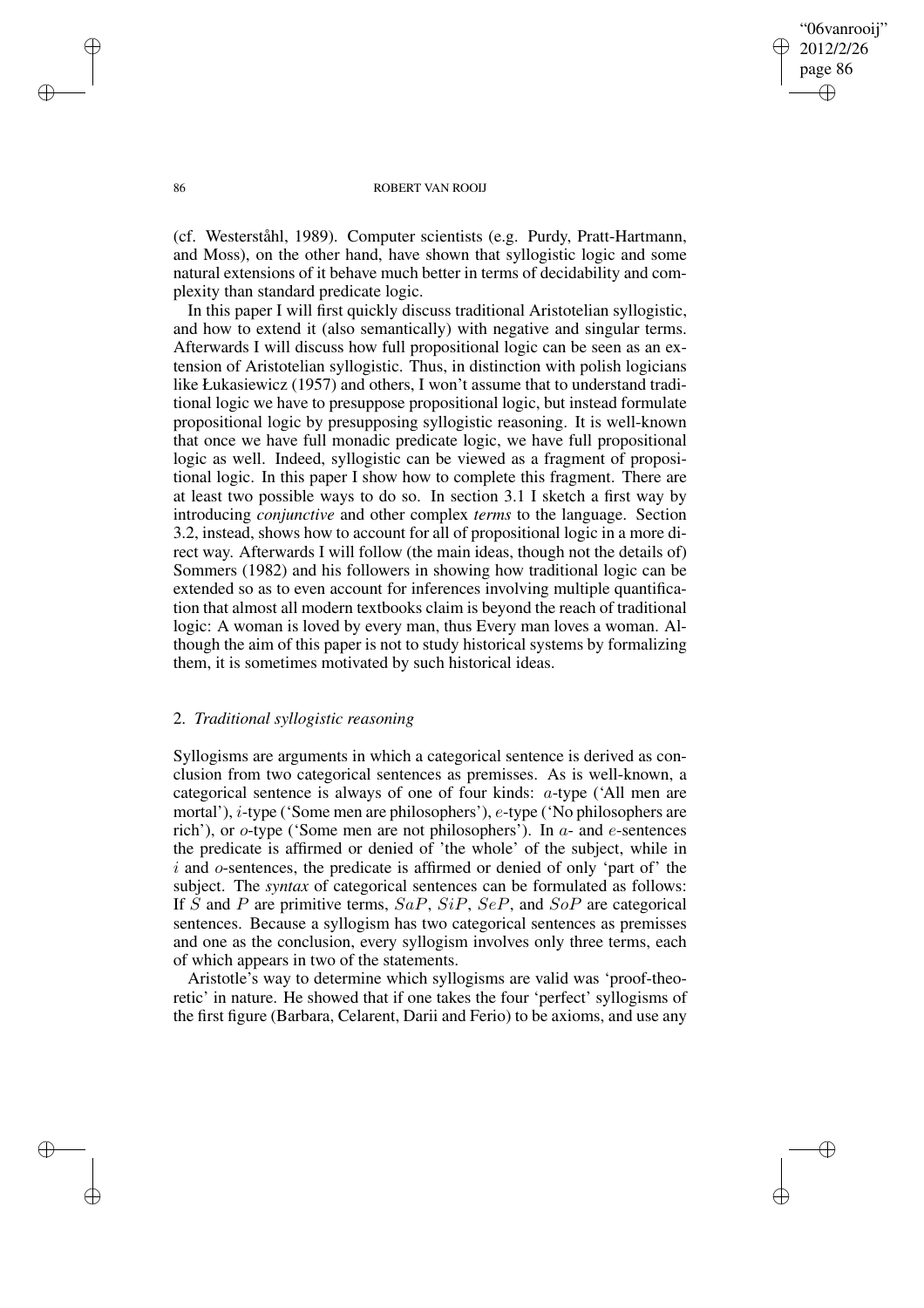combination of subalternation  $(SaP \vdash SiP \text{ and } SeP \vdash SoP)$ , conversion  $(SeP \vdash Pes \text{ and } SiP \vdash PisS)$ , and his so-called *reductio per impossibile* (if contradictory sentences can be derived from a set of premisses, at least one of them is false), $\frac{1}{2}$  one can derive all other valid syllogisms.

We will not make use of subalternation, but instead implement existential import by assuming  $TiT$  to be an axiom.<sup>2</sup> We are also not going to make use of conversion, but instead adopt the Law of Identity  $(TaT)$  and make heavy use of Aristotle's *Reductio per impossibile*. The rule 'reductio per impossibile' can best be formulated in terms of a notion of sentencenegation '¬' which doesn't really exist in traditional logic. However, it can be defined as the contradictory negation featuring in the *square of op*position:  $\neg(SaP) \stackrel{def}{=} SoP$ ,  $\neg(SiP) \stackrel{def}{=} SeP$ ,  $\neg(SeP) \stackrel{def}{=} SiP$ , and  $\neg(SoP) \stackrel{def}{=} SaP$ . Now we can state a proof theory for syllogistic reasoning without negative terms as follows:

- 1. The first 4 valid Syllogisms of the first figure:
	- (a) Barbara:  $MaP, SaM \vdash SaP$ .
	- (b) Celarent:  $MeP, SaM \vdash SeP$ .
	- (c) Darii:  $MaP, SiM \vdash SiP$ .

✐

✐

✐

✐

- (d) Ferio:  $MeP, SiM \vdash SoP$ .
- 2. Law of Identity:  $\vdash TaT$ , for all terms T.
- 3. Existential import:  $\vdash \neg(TeT)$ , or  $\vdash TiT$ , for all terms T.
- 4. *Reductio per impossibile*: if contradictory sentences can be derived from a set of premisses, at least one of them is false. If  $\Gamma, \neg \phi \vdash \psi$ and  $\Gamma$ ,  $\neg \phi \vdash \neg \psi$ , then  $\Gamma \vdash \phi$ .<sup>3</sup>

It is easy to see that the validity of  $TiT$  accounts for subalternation. Following medieval and Leibnizian practice (e.g. Leibniz, 1966d), we can derive all the valid syllogisms of the second and third figure by means of *Reductio per impossibile* from Barbara, Celarent, Darii, and Ferio. Next, it can

<sup>1</sup> Larry Moss pointed out to me that this rule is not required to axiomatize syllogistic reasoning.

 $2$  Thus, in contrast to some traditional logicians I don't require that categorical sentences contain two distinct terms.

 $3$ I will always assume that the order of premisses is unimportant. It is sometimes argued that because of this assumption together with the Reductio rule, syllogistic depends propositional logic. I disagree, because I just see two extra assumptions.

"06vanrooij" 2012/2/26 page 87

✐

✐

✐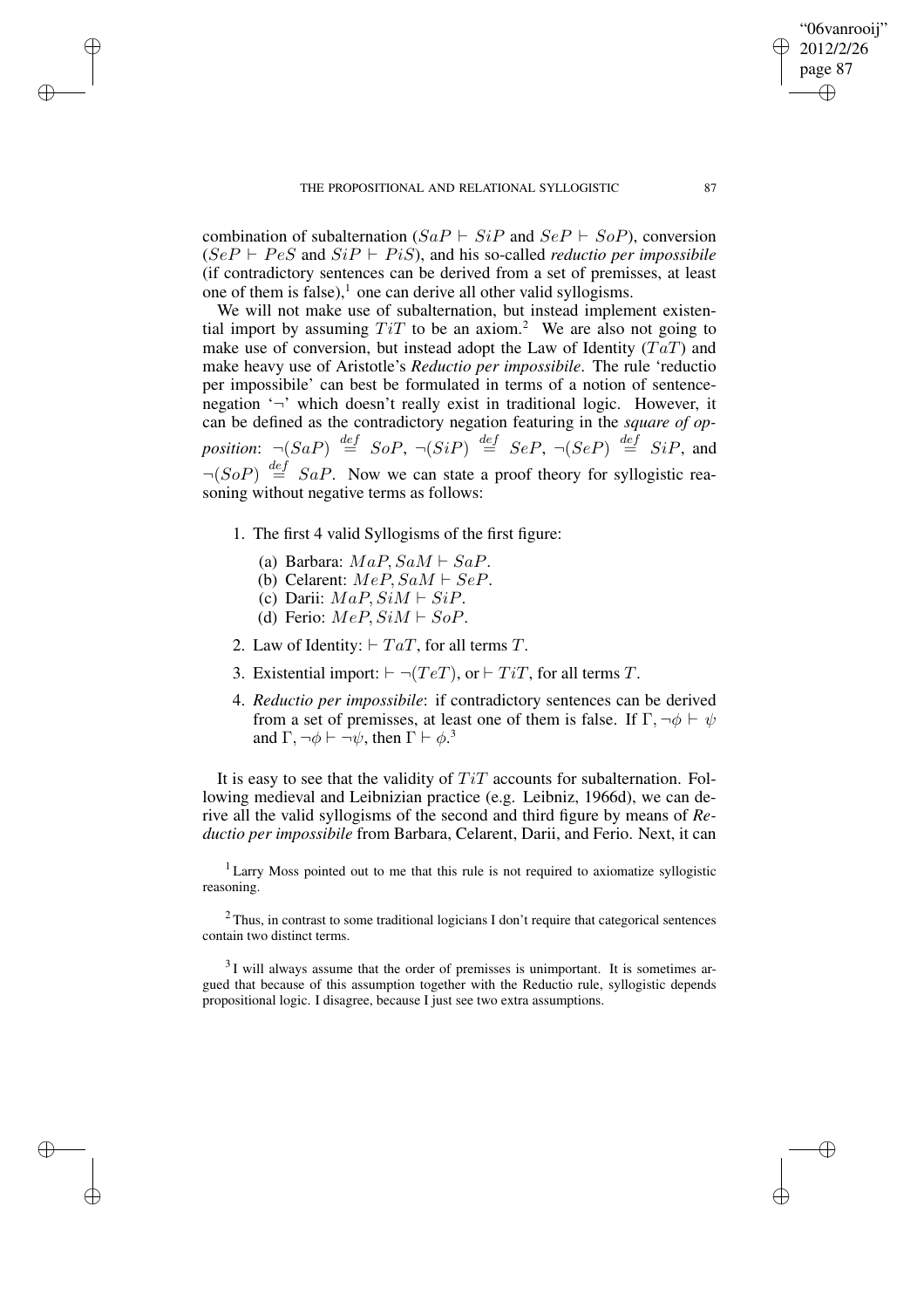#### 88 ROBERT VAN ROOIJ

"06vanrooij" 2012/2/26 page 88

✐

✐

✐

✐

be shown that the conversion rules follow from some valid syllogisms together with the law of identity. These rules of conversion can then be used, finally, to derive the valid syllogisms of the fourth figure.

It is well-known how to give a satisfactory *semantics* for syllogistic logic. Almost all modern textbooks use Venn diagrams, and thus a set-theoretic *extensional semantics*, to represent the meaning of sentences and to decide whether a syllogistic inference is valid.<sup>4</sup> A sentence like  $SaP$ , for instance, is counted as true if the individuals in the extension of  $S$  are also in the extension of P. According to such a semantics,  $M = \langle D, E \rangle$  is a model, with  $D$  a domain of objects and  $E$  an interpretation function which assigns to each primitive term T a non-empty proper subset of  $D: \emptyset \neq E_M(T) \subset D$ . For later generality, we will use a more general interpretation function,  $V_M$ , which for primitive terms T is identical to E:  $V_M(T) = E_M(T)$ . Categorical sentences are counted as true in the expected way:  $V_M(SaP) = 1$ iff  $V_M(S) \cap V_M(P) = V_M(S)$  iff  $V_M(S) \subseteq V_M(P)$  and  $V_M(SiP) = 1$  iff  $V_M(S) \cap V_M(P) \neq \emptyset$ . SoP and SeP are interpreted as the negations of SaP and SiP, respectively. We say that  $\phi_1, ..., \phi_n \models \psi$  iff  $\forall M : V_M(\phi_1) = 1$ and ... and  $V_M(\phi_n) = 1$ , then  $V_M(\psi) = 1$ . It is well-known that this semantics validates all and only all arguments in classical syllogistic style if and only if they are traditionally counted as valid.<sup>5</sup>

*Negative terms* didn't play an important role in Aristotle's theory of syllogisms.<sup>6</sup> This is perhaps due to the *intensional* interpretation of terms preferred by Aristotle.<sup>7</sup> According to it,  $SaP$  is true if the *intension* of  $\overrightarrow{P}$  is

<sup>4</sup>Of course, set theory comes with al the axioms of Boolean algebra, and this much structure is not at all required to model syllogistic reasoning. For the traditional fragment without negative terms, partial, or even pre-orders with a distinguished bottom is already enough.

 $<sup>5</sup>$  It is well known how to extend the extensional semantics with negative (and conjunc-</sup> tive) terms (cf. Shepherdson, 1956).

6 In the history of logic, negative terms are also known as *indefinite* or *infinite* terms.

 $<sup>7</sup>$  Leibniz (1966a) claims that Aristotle indeed preferred such an intensional interpreta-</sup> tion.

✐

✐

✐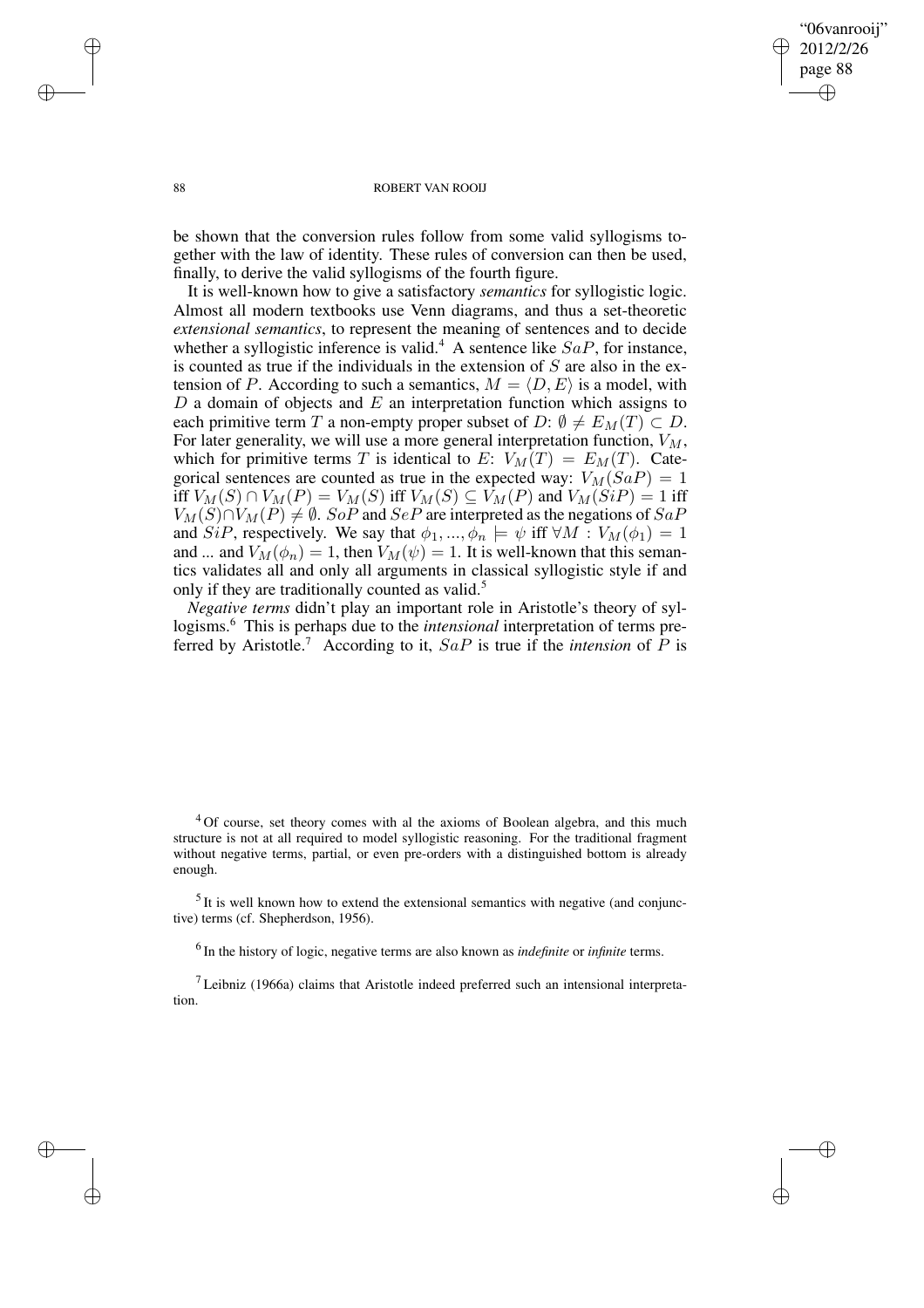### THE PROPOSITIONAL AND RELATIONAL SYLLOGISTIC 89

✐

✐

✐

✐

contained in the *intension* of S. <sup>8</sup> When one adopts an extensional semantics, on the other hand (as was popular among scholastic logicians), negative terms can easily be interpreted. We add negative terms to the language as follows: first we say that all primitive terms are categorical terms and second that if S is a categorical term,  $\overline{S}$  is a categorical term as well. Once negative terms are added to the language, we have to interpret them, and the proof-system has to change. As for (extensional) interpretation,  $\overline{S}$  will just denote the complement of what is denoted by S. Notice that this means that no term denotes either the empty set or the universal set. As for the prooftheory, we will add two things that account for negative terms: a new double negation axiom, and the rule of contraposition.<sup>9</sup> However, we will simplify the rule system as well by dropping Celarent and Ferio to be axioms. The categorical sentences  $SeP$  and  $SoP$  can now be written, or defined, as  $Sa\overline{P}$ and  $Si\overline{P}$ , respectively, where  $\overline{P}$  is the negative counterpart of  $P^{10}$  Instead of taking Barbara and Darii to be axioms, I prefer to assume with scholastic logicians the *Dictum de Omni* as a rule. This rule is a kind of *substitution rule* and makes crucial use of the *distribution* values of terms. Whether a term is distributed or not is traditionally thought of as a *semantic* question: a term is said to be distributed when it is actually applied to *all* the objects it can refer, and undistributed when it is explicitly applied to only part of the objects to which it can refer. This formulation has been criticized by Geach (1962) and other modern logicians, but as noted by van Benthem (1986), it can be redefined in terms of *monotonicity*: a term occurs distributively when

<sup>8</sup> For the simplest fragment, an intensional semantics is easy to give. Let  $M = \langle A, I, \perp \rangle$ be a model, with  $A$  a set of attributes,  $I$  an interpretation function which assigns to each primitive term T a subset of A,  $I_M(T) \subseteq A$ , and  $\perp$  a relation between elements of A. If for two elements  $x, y \in A$  it holds that  $x \perp y$ , we say that the attributes x and y are incompatible. We will denote by  $\Delta$  the set of subsets of A which contain such mutually incompatible elements:  $\Delta = \{S \subseteq A : \exists x, y \in S : x \perp y\}$ . We assume that for each primitive term T,  $I_M(T) \notin \Delta$ , and that the set of supersets of  $I_M(T)$  does not equal the set of all maximally consistent sets of A. Then we say that  $V_M(SaP) = 1$  iff  $V_M(S) \cup V_M(P) = V_M(S)$  iff  $V_M(S) \supseteq V_M(P)$  and  $V_M(SiP) = 1$  iff  $V_M(S) \cup V_M(P) \notin \Delta$ . Thus,  $SiP$  is true iff S and P do not contain mutually incompatible attributes. So P and SeP are interpreted as the negations of  $SaP$  and  $SiP$ , respectively. It is not trivial to extend this semantics to a language which allows for negative and conjunctive terms.

<sup>9</sup> Though contraposition need not be assumed, and can be derived.

<sup>10</sup> Aristotle allowed for the inference  $Sa\overline{P} \vdash SeP$ , but not for  $SeP \vdash Sa\overline{P}$  (cf. Kneale & Kneale, p. 57). The reason seems to be that 'Socrates is not black' seems to have a 'wider' meaning that 'Socrates is non-black'. Similarly, many traditional logicians didn't allow for the inference  $SoP \vdash Si\overline{P}$ .

"06vanrooij" 2012/2/26 page 89

✐

✐

✐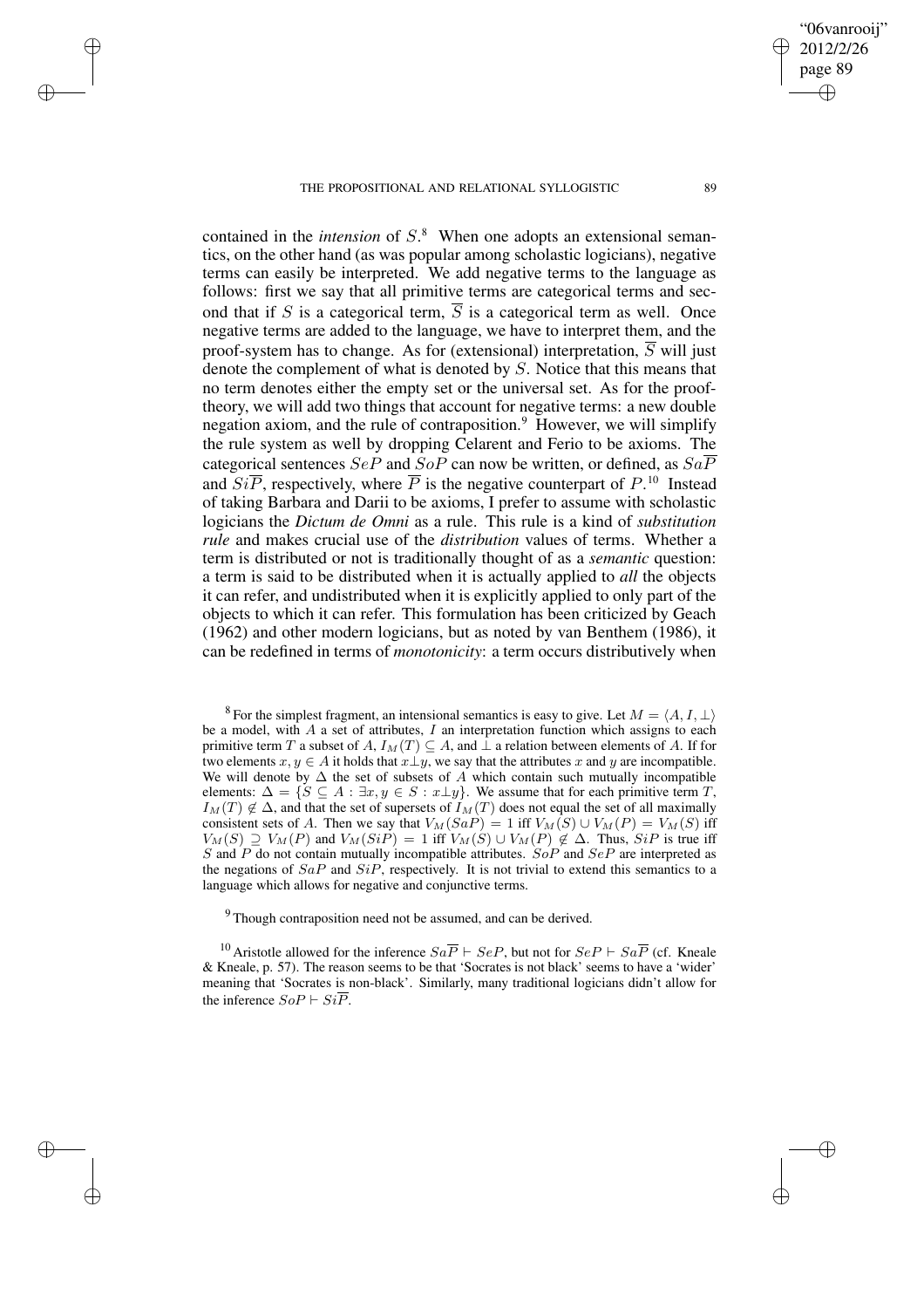# "06vanrooij" 2012/2/26 page 90 ✐ ✐

✐

✐

#### 90 ROBERT VAN ROOIJ

it occurs monotone decreasingly/negatively within a sentence, and undistributively when it occurs monotone increasingly/positively. Denoting a distributed term by  $-$  and an undistributed term by  $+$ , the following follows at once:  $S^-aP^+$ ,  $S^+iP^+$ ,  $S^-eP^-$ , and  $S^+oP^-$ , and  $\overline{P}$  occurs positively in Γ iff P occurs negatively in Γ, which we might think of now as a *syntactic* characterization. Now we can formulate the *Dictum de Omni* and the related *Dictum de Nullo* as follows: $11$ 

- Dictum de Omni (DDO):  $SaP, \Gamma(S)^+$   $\vdash \Gamma(P)$ , where  $\Gamma(S)^+$  is a sentence where term  $S$  occurs positively.<sup>12</sup>
- Dictum de Nullo (DDN):  $SaP, \Gamma(P)^- \vdash \Gamma(S)$ , where  $\Gamma(P)^-$  is a sentence where term P occurs negatively (or distributively).

Modern logicians are not very familiar with the *Dictum de Omni*. In contrast, they all know Leibniz's famous substitution principle which allows terms  $S$  and  $T$  to be substituted for one another in any sentence if they are 'the same'. In fact, Leibniz's substitution principle *follows* syllogistically from the much more general *Dictum de Omni*. On the basis of the following passage, Sommers (1982) argues that Leibniz was fully aware of this (Leibniz writes ' $AaB$ ' as 'a is b'):

If  $a$  is  $b$  and  $b$  is  $a$ , then  $a$  and  $b$  are said to be 'the same'. From this it can be easily proved that one can everywhere be substituted in place of the other without loss of truth; for if  $a$  is  $b$  and  $b$  is  $a$ , and b is c or d is a, then a is c or d is b. (Leibniz, 1966b, p. 43)

In fact, Leibniz proves here something more general than just the substitution principle for which he is so famous. He proves that if  $AaB$ , then (i) if  $BaC$  then  $AaC$  (by DDO), and (ii) if  $DaA$  then  $DaB$  (by DDO). Thus, (i) all things  $(C)$  predicated of B can also be predicated of A, and (ii) all things  $(D)$  A can be predicated of, B can also be predicated of.

✐

✐

✐

 $11$  The soundness of these rules in the extended syllogistic is proved very elaborately by MacIntosh (1982). But as shown by Sánchez (1997), their soundness follows from a much more general relation between monotonicity and positive and negative occurrences of predicates in Lyndon (1959).

<sup>&</sup>lt;sup>12</sup>It is of course also possible to get rid of  $SiP$  by defining it as  $\neg (Sa\overline{P})$ . In that case, we might use instead of the Dictum just Barbara as axiom, but now also use Celarent as axiom. The axiomatic system that seems to be most standardly assumed was taking Barbara and Celarent as axioms, together with the reduction rule, conversion, and subalternation.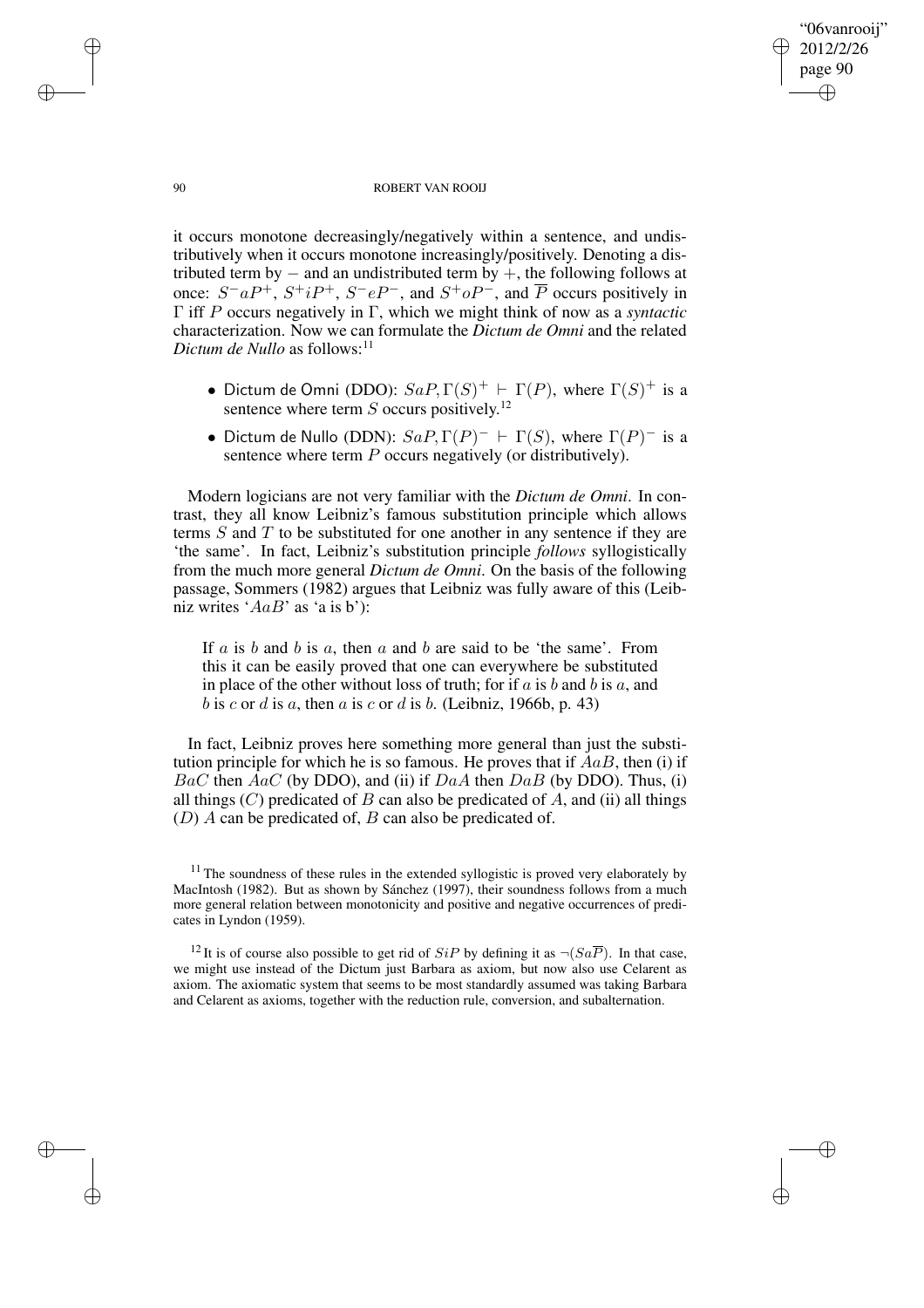The proof system SYL of syllogistic reasoning consists of the following set of axioms and rules (for all terms  $T$ ,  $S$  and  $P$ ):

| (1) $SaP, \Gamma(S)^+ \vdash \Gamma(P)$                                                  | Dictum de Omni. <sup>13</sup>                                      |
|------------------------------------------------------------------------------------------|--------------------------------------------------------------------|
| $(2)$ + $TaT$                                                                            | Law of identity.                                                   |
| $(3)$ + $T \equiv \overline{\overline{T}}^{14}$                                          | Double negation.                                                   |
| (4) $Sa\overline{P} \vdash Pa\overline{S}$                                               | Contraposition (or conversion,<br>$SeP\vdash PeS$ ). <sup>15</sup> |
| (5) $\Gamma$ , $\neg \phi \vdash \psi$ , $\neg \psi^{16} \Rightarrow \Gamma \vdash \phi$ | Reductio per impossibile.                                          |
| $(6) \vdash \neg (Ta\overline{T})$ (i.e. $\vdash TiT$ )                                  | Existential Import.                                                |

The first five rules of SYL are obviously semantically valid. Axiom (6) is really an assumption: we only make use of non-empty terms. One can also easily check by hand that the above set of rules accounts for all valid syllogisms. In fact, from the above set of axioms and rules we can also account for derivations that are intuitively valid (e.g., come out true if we make use of Venn diagrams together with a given discourse domain), but do not correspond to a valid syllogism. This is the case, for instance, for  $Ma\overline{P}$ ,  $Mi\overline{S} \vdash \overline{Si} \overline{P}$  simply because it is not of the required form: the conclusion  $\overline{SiP}$  can not be expressed without negative terms using only the Aristotelian 'a', 'i', 'e', and 'o'. Having lifted one arbitrary restriction Aristotle put on valid syllogistic reasoning, we might as well slightly extend syllogistic reasoning in another way as well.<sup>17</sup> We could do so by adding a

<sup>13</sup> Actually, Barbara is enough, because Darii can be derived from the rest.

<sup>14</sup> By this I really mean  $\vdash T a \overline{ \overline{T}}$  and  $\vdash \overline{ \overline{T}} aT$ .

✐

✐

✐

✐

 $15$  Contraposition and conversion can both be derived from the rest. For conversion, assume  $SeP$ . Now suppose that  $PeS$  is false, i.e., that  $PiS$  is true. By Ferio (which follows from DDO), it follows that  $PoP$  holds, which is contradictory to the axiom  $PaP$ . Thus, by reductio we conclude that  $PiS$  is false, which means that  $PeS$  is true. For contraposition, assume that  $Sa\overline{P}$  is true and  $Pa\overline{S}$  is false. Thus that both  $Sa\overline{P}$  and  $Po\overline{S}$ , or  $Pi\overline{S}$  are true. By Darii (which follows from the DDO) it follows that  $Pi\overline{P}$ , which is PoP, which contradicts the axiom PaP. Thus by reductio we conclude that  $Po\overline{S}$  is false, which means that  $Pa\overline{S}$  is true.

<sup>16</sup> By which I mean that both  $\psi$  *and*  $\neg \psi$  can be derived.

 $17$  Church (1965, p. 420) notes that Ockham allowed for empty subject terms and counted in such a case an affirmative proposition false and the negative true. A reviewer of this paper noted that Avicenna already adopted the same position.

"06vanrooij" 2012/2/26 page 91

✐

✐

✐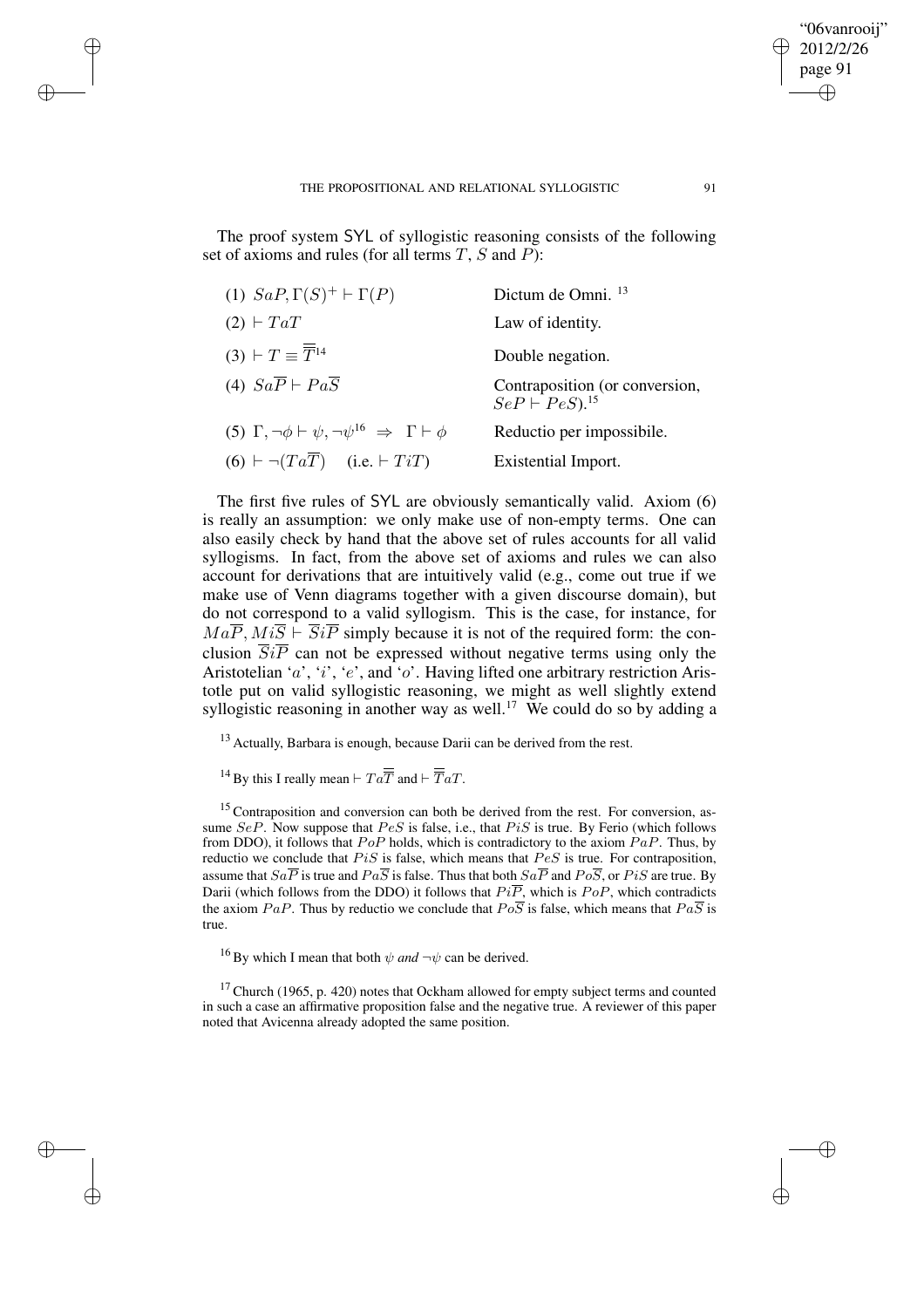"06vanrooij" 2012/2/26 page 92 ✐ ✐

✐

✐

#### 92 ROBERT VAN ROOIJ

distinguished 'transcendental' term  $\uparrow \uparrow$ ' to our language, standing for something like 'entity'. Obviously, the sentence  $Sa\bar{a}$  should always come out true for each term S. To reflect this, we will add this sentence as an axiom to SYL. But adding  $\top$  as an arbitrary term to our language gives rise to a complication once we accept existential import for *all* terms, including negative ones: for negative term  $\bar{T}$  existential import is unacceptable. One way to get rid of this problem is to restrict existential import to *positive* categorical terms only. Most conservatively, we could say that all categorical terms are positive except for  $\perp$ . More generally, we could say that  $\top$  (but not  $\perp$ ) is a primitive term, and then define a categorical term  $T$  to be positive iff it either is a primitive term, or it is one that occurs under an even number of term-negations. Either way,  $\tau$  is a positive categorical term, but  $\tau$ , or '⊥', is not.

Most traditional logicians treated *singular* propositions as universal ones. One can show that this indeed gives rise to the correct inferences if one limits one-selves to the traditional fragment.<sup>18</sup> But there is still a problem with this proposal. Normally,  $a$  and  $e$  propositions are contrary to each other: they can't both be true, but they *can* both be false. Thus, from  $\neg$  (SaP) one *cannot* derive *SeP*. However, this inference is valid with singular terms: if 'Socrates is wise' is not true, it follows that 'Socrates is not wise' is true. In terms of the square of opposition this means that contrary and contradictory negation come down to the same. Sommers (1982) pointed out that to solve this problem, Leibniz (1966c) proposed that for singular propositions, a and  $i$  propositions coincide, just like  $e$  and  $o$  propositions.

How is it that opposition is valid in the case of singular propositions [...] since elsewhere a universal affirmative and a particular negative are opposed. Should we say that a singular proposition is equivalent to a particular and to a universal proposition? Yes, we should. So also when it is objected that a singular proposition is equivalent to a particular proposition, since the conclusion in the third figure must be particular, and can nevertheless be singular; e.g., 'Every writer is a man, some writer is the Apostle Peter, therefore the Apostle Peter is a man', I reply that there also the conclusion is really particular and it is as if we had drawn the conclusion 'Some Apostle Peter is a man'. For 'Some Apostle Peter' and 'Every Apostle Peter' coincide, since the term is singular. (Leibniz, 1966c, p. 115)

<sup>18</sup> According to Thom (1981, p. 79), however, this proposal goes wrong in case we extend the formalism with relations

✐

✐

✐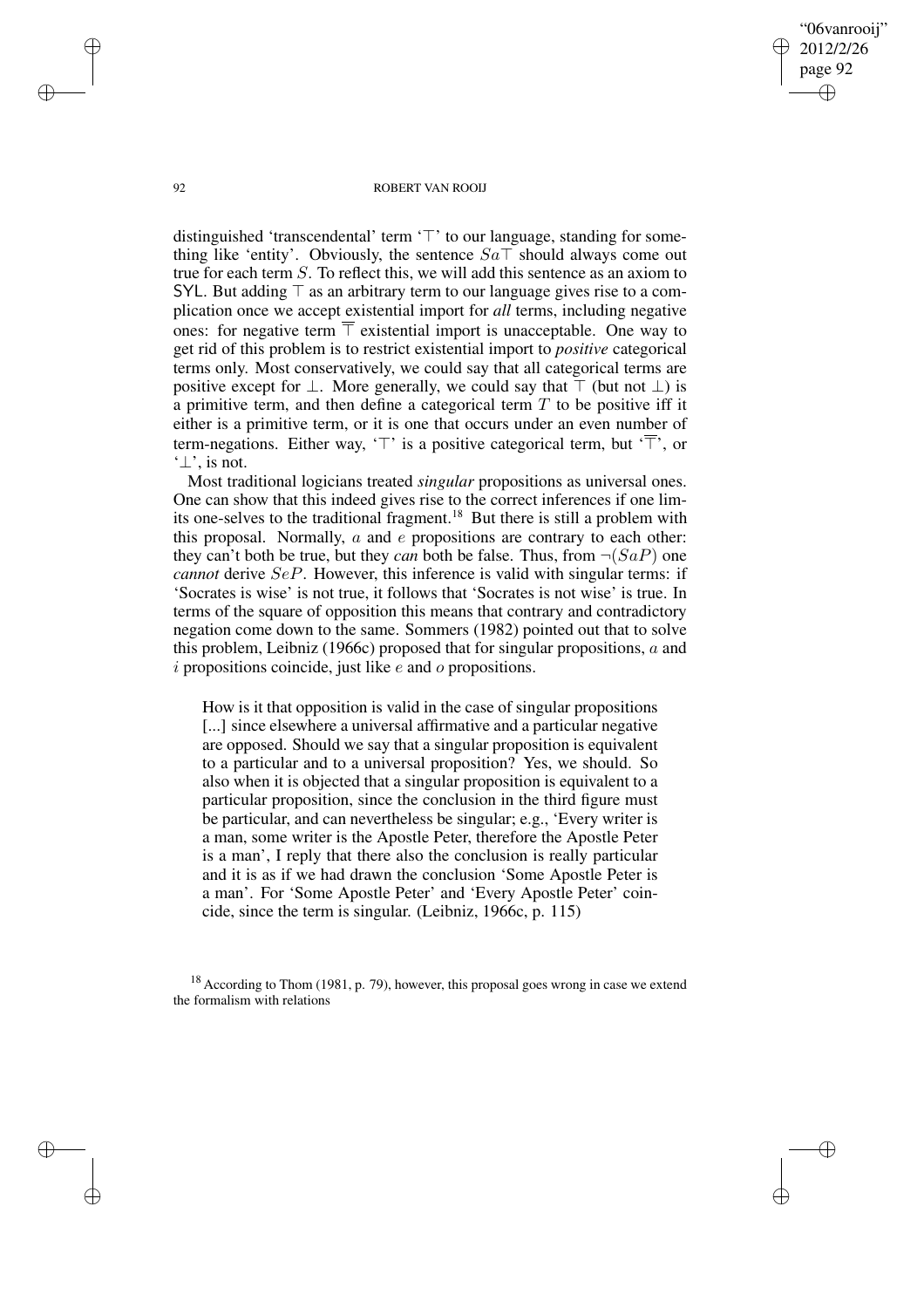This is a very natural idea, and adopted also by 20th century logicians as Quine and Montague. To account for it proof-theorically, we need a special rule for singular terms.

We will denote the system consisting of  $(1)$ ,  $(2)$ ,  $(3)$ ,  $(4)$ ,  $(5)$  together with the following four rules by  $SYL^+$ .

- $(6') \vdash CiC$ , for all positive categorical terms C.
- $(7) \vdash Ta \top$ , for all terms T.

✐

✐

✐

✐

- (8)  $\overline{S}aS \vdash \overline{S}aP$ ,<sup>19</sup> for all terms S and P.
- (9) for all singular terms I and terms T:  $IiT + \mid IaT$ .

Rules (7) and (8) tell us what to do with empty and transcendental terms. The use of rule (8) seems to be very limited:  $\overline{S}aS$  can be true only if S denotes (extensively) the universe of discourse, and  $\overline{S}$  thus the empty set. But, then, the conclusion of (8) follows already from (7), and adding (8) to our system doesn't do much harm either. We will make real use of (7) and (8) only in the following section, where we will think of other sentential connectives as well.

# 3. *Propositional logic as part of syllogistic*

Aristotelian logic doesn't contain propositional logic. But that doesn't mean that we cannot think of propositional logic in traditional syllogistic terms.<sup>20</sup> In order to do so, we have to treat sentences as terms. Until now we assumed that all terms were 1-ary predicates. To think of propositional logic in traditional terms, we have to allow for 0-ary predicates as well (see for instance Sommers; 1970, 1982). But once we do so, it is very natural to say that if  $S$ and  $P$  are 0-ary predicates, the conditional 'If  $S$ , then  $P$ ' should be represented by the categorical sentence  $SaP$ , and the conjunction 'S and  $P^{\dagger}$  by  $SiP$ . Indeed, this was a quite standard position among traditional logicians and it was explicitly defended by Gassendi (1658), Wallis (1687), and Leibniz (1966a, p. 66 and p. 78). How should 0-ary predicates be interpreted? Adopting an extensional semantics, we could interpret a 0-ary predicate  $S$  as a *set of possible worlds*. The conditional SaP is thus true iff all S-worlds are

<sup>19</sup> See Shepherdson (1956) and reference in here for a motivation for this axiom.

<sup>20</sup> Of course, traditional logicians thought of propositional logic, but not always in Aristotelian terms.

"06vanrooij" 2012/2/26 page 93

✐

✐

✐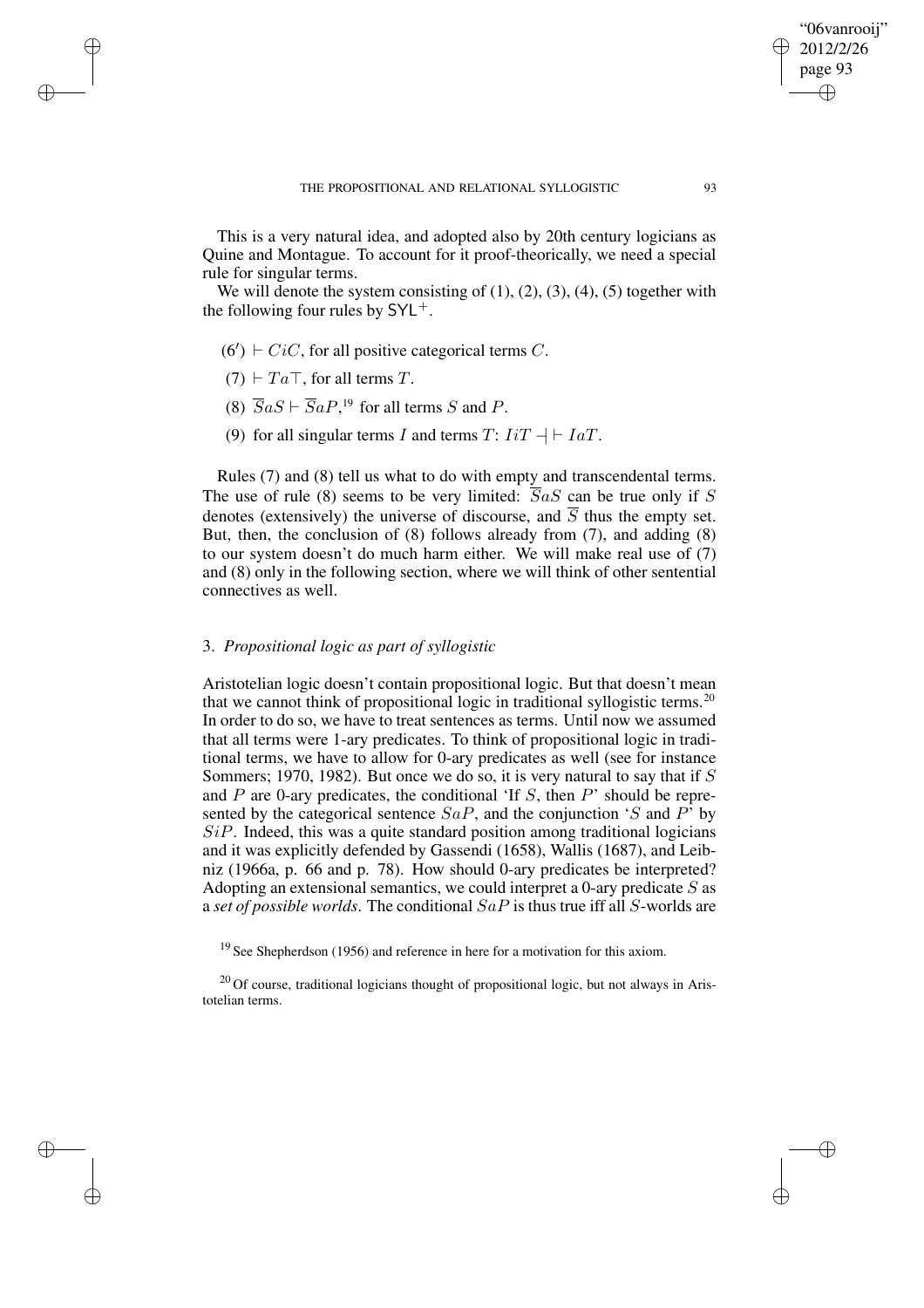94 ROBERT VAN ROOIJ

"06vanrooij" 2012/2/26 page 94

✐

✐

✐

✐

also P-worlds. This semantics is certainly reasonable (it interprets the conditional as a strict implication), but it doesn't result in the truth-conditional propositional logic that we are used to. To get to the standard logic, we have to adopt Frege's idea: 0-ary predicates denote either *the truth* or *the falsity*. 21 Starting from this idea, there are at least two ways to get propositional logic. A first way makes crucial use of conjunctive terms (or non-traditional twoplace connectives), and was in fact proposed by Leibniz. The other method of obtaining propositional logic does not make use of conjunctive terms or new connectives, and is therefore perhaps more in accordance with tradition. I will discuss both ways in what follows, focussing mostly on the second method.

But let us start sketching the first way. Until the previous section we have assumed that if S and P are terms,  $\overline{S}$  and  $\overline{P}$  are terms as well. But it is possible, of course, to allow for more types of terms: we can assume that if  $S$  and P are terms,  $SP$  is a (conjunctive) term as well (of the same arity). Conjunctive terms are interpreted, naturally, by set-theoretic intersection. Obviously, once we have negative and conjunctive terms, we have disjunctive terms as well. To reason with such complex terms, we could add the following new axioms to our proof system.

• Distributivity:  $SaP, SaQ \vdash SaPQ$  and  $SaPQ \vdash SaP$  and  $SaPQ \vdash$ SaQ.

It is easy to see that with the help of these axioms we can derive the following tautologies: *identity*,  $\overline{r}$   $\overline{T}$   $\overline{T}$  (by  $\vdash$   $T$   $\overline{T}$  and Distributivity) and  $\vdash TT^{\gamma}aT$  (by  $\vdash TT^{\gamma}aTT^{\gamma}$  and Distributivity); *commutativity*,  $\vdash TT^{\gamma}aT'T$ (by  $\vdash TT'\vec{a}TT'$  and Distributivity in both directions), and *associativity*,  $\overline{T}(T'T'') \equiv (TT')T''$  (by  $\vdash T(T'T'')a(TT')T''$  and two times Distributivity in both directions). In fact, if we add the distributivity law to our syllogistic system we come close to derive all axioms of Boolean algebra: idempotence, commutativity and associativity for conjunctive terms, for instance, is (almost) given; the De Morgan laws follow immediately once we define the disjunctive term consisting of T and T' as  $\overline{(\overline{T})(\overline{T'})}$ ; the complement laws follow if we assume that  $\vdash T\overline{T} \equiv P\overline{P}$  and identify  $\top$  with  $\overline{T}\overline{T}$ , and the laws  $T \perp = \perp$  and  $T\top = \top$  follow easily from *identity* and our rules

✐

✐

✐

 $21$  According to Lenzen (1990), Leibniz didn't adopt this idea and analyzed conditionals as strict implication. Castañeda (1990), on the other hand, argues that in Leibniz (1966a) a material implication analysis of conditionals is proposed. The reason for this disagreement is that Leibniz (1966a) uses the words 'impossibile' and 'inconsistent' that only Castañeda (1990) interprets (in this paper) as 'false' and 'inconsistent with what is true'.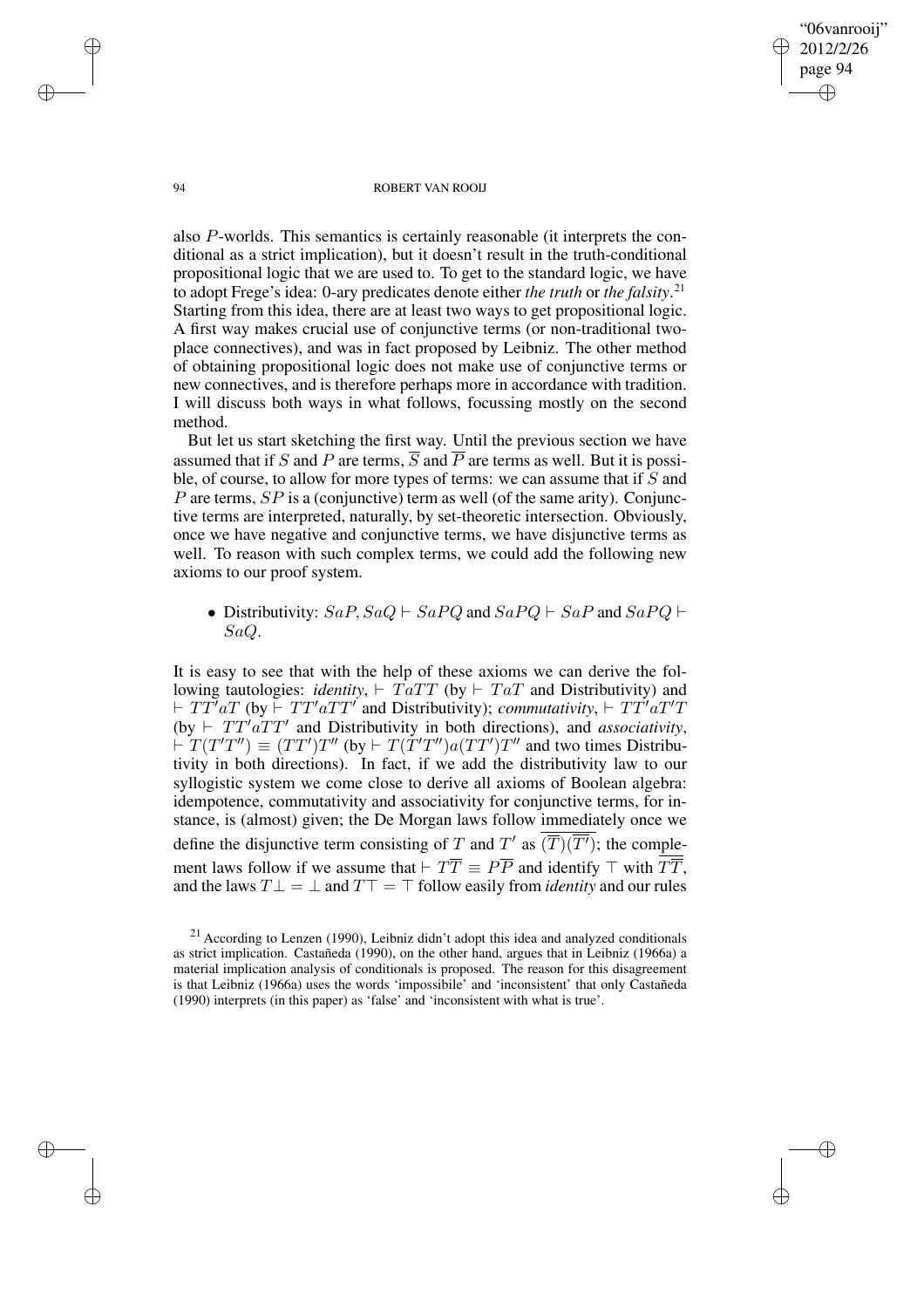✐

✐

✐

(7) and (8). To prove the other laws is sometimes more tricky,  $2^2$  and I am not quite sure whether we can derive all of them. But once we have enough to generate a Boolean algebra, it is clear that we have propositional logic as well.

In the rest of this section we will discuss how to account for propositional logic without allowing for a new set of conjunctive terns. We say that just as  $SaP$  and  $SiP$  are sentences if S and P are 1-ary terms, they are also sentences if  $S$  and  $P$  are 0-ary terms. Moreover, if  $S$ ,  $P$ ,  $Q$  and  $R$  are 1ary predicates,  $SaP, Ri\overline{Q}$ , but also things like  $(Si\overline{P})a(RaQ)$  will be 0-ary predicates as well. As mentioned earlier, we will assume that a 0-ary term will denote (from an extensional point of view) either *the* truth, or *the* falsity. To state things in a metaphysically less committing way, let us start again with a domain of individuals  $D$ . Now we assume that the denotation of any *n*-ary term will be a subset of  $D^n$ , where  $D^2$ , for instance, is  $\{\langle d_1, d_2 \rangle : d_1, d_2 \in D\}$ . Thus, just like any 1-ary term will denote a subset of  $D^1 = \{ \langle d \rangle : d \in D \} = D$ , any 0-ary terms will now denote a subset of  $D^0 = {\langle} \langle \rangle$ . It is clear that  $D^0$  has exactly two subsets:  ${\langle} \langle \rangle$  and  $\emptyset$ .<sup>23</sup> We say that if a sentence denotes  $\{\langle\rangle\}$  it is true, and false otherwise. We can assume that for primitive 0-ary terms, or sentences, like 'It is raining' the denotation is given by the interpretation function. For complex propositional terms, its denotation is determined as expected:

- $V_M(SaP) = \{\langle \rangle : V_M(S) \subseteq V_M(P)\}.$
- $V_M(SiP) = \{\langle \rangle : V_M(S) \cap V_M(P) \neq \emptyset \}.$
- $V_M(SeP) = \{\langle \rangle : V_M(S) \cap V_M(P) = \emptyset\}.$
- $V_M(SoP) = \{\langle \rangle : V_M(S) V_M(P) \neq \emptyset \}.$

Notice that this interpretation works not only if 'S' and 'P' are 0-ary terms, but works if they both are monadic terms as well.

If we now think of  $\phi$  (or  $[\phi]$ ) and  $\psi$  as arbitrary 0-ary terms, we can form sentences (or 0-ary terms) like  $[\phi]a[\psi], [\phi]i[\psi], [\phi]e[\psi]$  and  $[\phi]o[\psi]$  and so on

<sup>23</sup> At least, if *D* is not empty.

"06vanrooij" 2012/2/26 page 95

✐

✐

✐

<sup>&</sup>lt;sup>22</sup> One half of one distributivity law, for instance, can be proven as follows:  $\vdash SPaS$ . It follows that  $\vdash \overline{S}a\overline{S}P$ . By the above distributivity rule it follows that  $\vdash (\overline{R})(\overline{S})a(\overline{R})(\overline{S}P)$ . and by contraposition that  $\overline{R}(\overline{RP})a(\overline{RS})(\overline{RP})$ .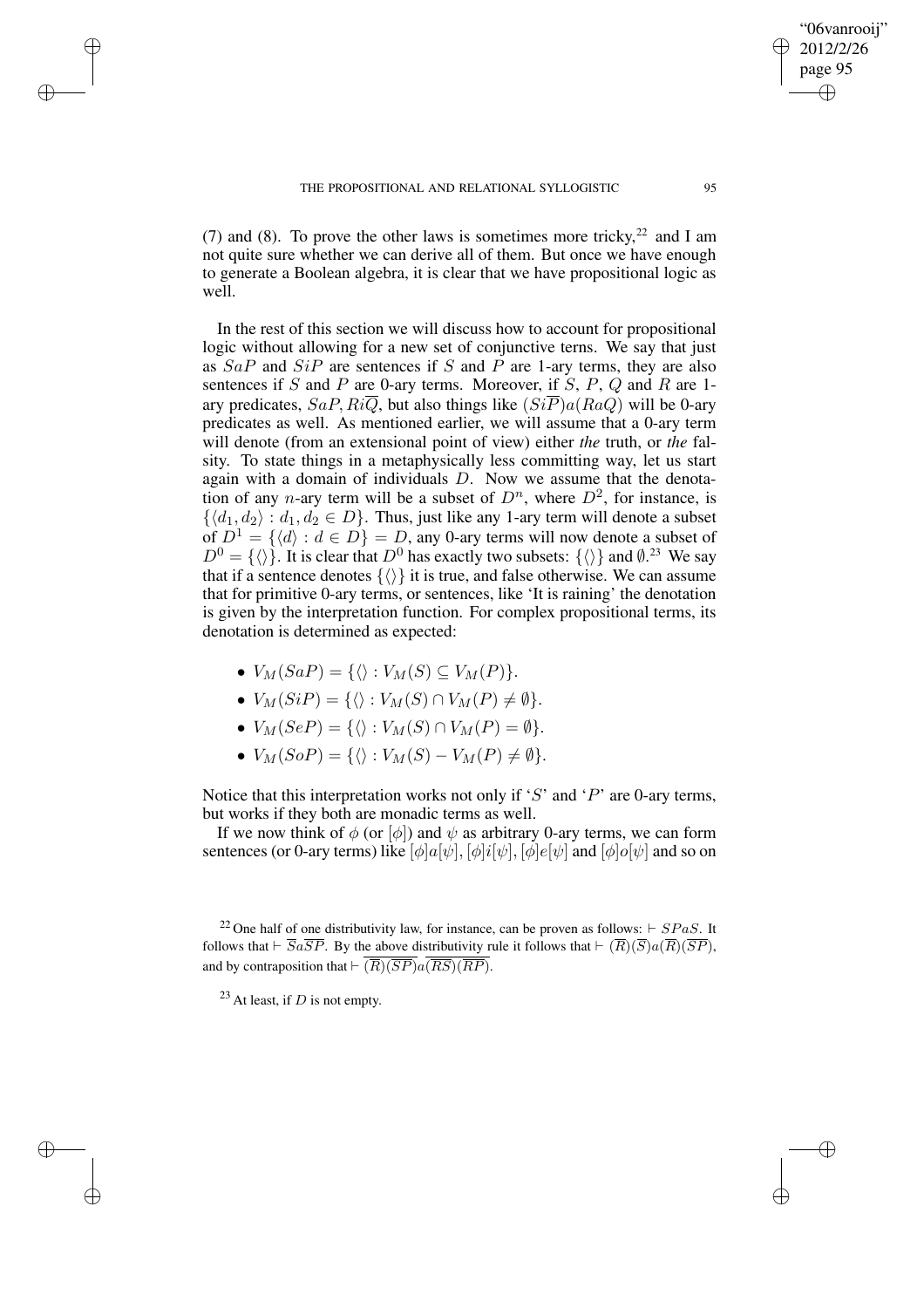✐

#### 96 ROBERT VAN ROOIJ

recursively. Let us see what some of them mean, if we don't make the assumption of existential import (I used '1' and '0' as abbreviations for '{ $\langle \rangle$ }' and  $\overline{\psi}$ , respectively):

|   | $\phi a $<br>'U | $\phi$  l  $\psi$ | e <br>$\psi$<br>ΦI | $\psi$<br>$\phi$  0 | $e_1$<br>$\varphi$<br>$\varphi$ | $ \phi e \phi $<br>$  a \psi$ |
|---|-----------------|-------------------|--------------------|---------------------|---------------------------------|-------------------------------|
|   |                 |                   |                    |                     |                                 |                               |
|   |                 |                   |                    |                     |                                 |                               |
| ີ |                 |                   |                    |                     |                                 |                               |
|   |                 |                   |                    |                     |                                 |                               |

We see that  $[\phi]a[\psi] \equiv ' \phi \rightarrow \psi'$ ,  $[\phi]i[\psi] \equiv ' \phi \wedge \psi'$ ,  $[\phi]e[\phi] \equiv ' \neg \phi'$ ,  $^{24}$ and  $[ [\![\phi]\!]e[\![\phi]\!]a[\![\psi]\!] \equiv {}^{\phi}\circ \psi \circ \psi'$ . If we abbreviate 'SaS' by  $\top$  we can write the negation of  $\phi$  more simply as '[ $\Box$ e[ $\phi$ ]'. Notice that because for 0-ary relation  $\phi$  it holds that  $V_M(\phi) = {\{\langle \rangle\}}$  iff  $V_M([\top]a[\phi]) = {\{\langle \rangle\}}$ , we can write '[ $\phi$ ]' also as '[ $\Box |a[\phi]$ '.<sup>25</sup> Notice also that because [ $\Box$ ] always denotes  $\{\langle \rangle\}$ , in our extensional fragment it holds for every  $\phi$  that  $V_M([\top]a[\phi]) =$  $V_M([\top]i[\phi])$ . (In the following I abbreviate ' $[\top]e[\phi]$ ' sometimes by  $[\phi]$ .)

Let us see now how things work from a proof-theoretic point of view. To implement the above suggestions, we will add to  $SYL^+$  the following three ideas: (i) in contrast to others terms, 0-ary terms don't allow for existential import, (ii)  $\top^0$  is a singular term, and (iii)  $P^0$  is equal to  $\top^0 i P^0$ . The first idea is implemented with the help of axiom (6') by stipulating that 0-ary terms are not categorical.

- (10) 0-ary terms are not categorical terms and  $\top^0$  is a singular term.
- (11)  $P^0 + \top^0 i P^0$ .

We will denote the system  $SYLS^+$  together with (10) and (11) by  $SYL^+PL$ . This system can indeed account for all inferences in propositional logic. To

 $24$  Once we think of 0-ary predicates as terms, sentence negation is just 0-term negation. Thus  $\overline{(SaP)}$  is by our earlier definition of '¬' identified with  $(SoP)$ , for instance.

✐

✐

✐

 $25$  If we require that all sentences are of subject-predicate structure, a primitive 0-ary term by itself doesn't constitute a sentence. But this is a problem, because then it cannot be used in syllogistic reasoning. To nevertheless reason with such sentences after all, Wallis (1687) (and others) proposed that 'it is raining' really means something like 'Now, it is raining'. To account for this we would have to add terms to the language that stand for points of time or place, and add singular terms like 'now',  $N$ , and 'here' that refers to the present point in time or place. A sentence like 'It is raining' can then be represented by something like  $NaR$ . A simpler route, which is more in accordance with what Frege did, would be to represent the sentence by  $\top iR$  instead.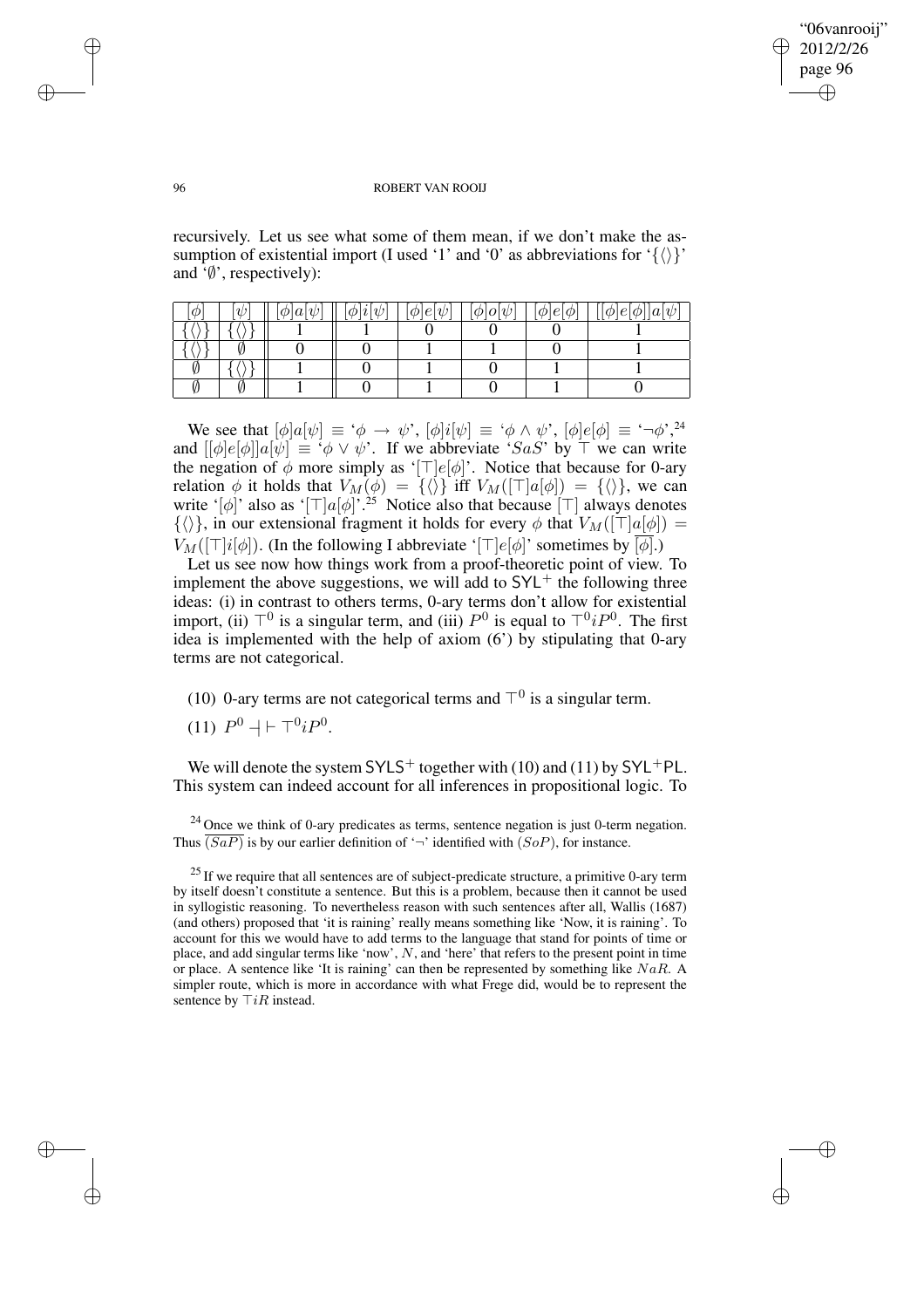see why, let us first look at the power of the *Dictum de Omni*. <sup>26</sup> We have seen that this rule played a crucial role in traditional logic. It turns out that this rule is very powerful, and immediately accounts for quite a number of inferences in propositional logic (see also Sommers, 1982). As we will see below, it immediately accounts for modus ponens, modus tollens, and the hypothetical and the disjunctive syllogism: $^{27}$ 

- Modus Ponens:  $\phi, \phi \rightarrow \psi \vdash \psi$  [ $\Box |a[\phi], [\phi]a[\psi] \vdash_{DDO} [\top]a[\psi]$
- Modus Tollens:  $\neg \psi, \phi \rightarrow \psi \vdash \neg \phi \left[\top \left[e[\psi] \vdash_{Contran} [\psi]a[\bot], [\phi]a[\psi] \vdash_{DDO} [\phi]a[\bot]\right]\right]$
- Hypothetical Syllogism:  $\phi \rightarrow \psi, \psi \rightarrow \chi \vdash \phi \rightarrow \chi : [\phi]a[\psi], [\psi]a[\chi] \vdash_{DDO} [\phi]a[\chi]$
- Disjunctive Syllogism ( $\phi \lor \psi$ ,  $\neg \phi \vdash \psi$ ):  $(\lceil \top |e[\phi] \rceil |a[\psi], \lceil \top |a(\lceil \top |e[\phi] \rceil) \vdash_{DDO} \lceil \top |a[\psi].$

✐

✐

✐

✐

Also other 'monotonicity' inferences like ' $p \vdash q \rightarrow p'$ , ' $p \vdash q \lor p'$ , and 'p  $\wedge$  q  $\vdash$  p' can be immediately accounted for if for each term  $\hat{P}^0$ , (i) we take  $P^0$  to be equivalent with  $T^0 a P^0$  (as we argued above), and (ii) assume the validity of  $P^n a \top^n$  as an axiom in our system SYLS<sup>+</sup>. Notice that  $\top a P, Q a \top \vdash_{DDO} Q a P$ , which accounts for ' $p \vdash q \rightarrow p$ '. Second,  $TaP, Qa\top(axiom) \vdash_{DDO} QaP$ , which means that ' $p \vdash q \lor p$ . Finally, we derive  $PiQ \vdash \top iP$  by means of the Reductio-rule and axiom (7), which means that ' $p \wedge q \vdash p$ '. Suppose PiQ. By conversion this is QiP. Assume now the negation of  $\exists i P : \exists a \overline{P}$ . Because  $Qa\overline{\bot}$  is an axiom, we can use it to derive via the dictum  $Qa\overline{P}$ . Thus, we have reached a contradiction with the derived  $QiP$ , and we conclude via the reductio-rule that  $\exists iP$ .

It thus seems that the syntactic deduction system for propositional logic can make use of the syllogistic rules of inference. But is  $SYL+PL$  really enough? Can we already prove things like ' $p, q \vdash p \land q$ ', ' $p \vdash p \land p'$ ',

 $27$  Although Wallis (1687) does not seem to think of a conditional as a material implication, he explicitly argues (in chapter 16-18 of the third part) that these rules should be thought of as ordinary valid syllogisms of the form Barbara, Camestres, Barbara, and Camestres, respectively.

"06vanrooij" 2012/2/26 page 97

✐

✐

✐

<sup>26</sup> Scholastic and post-Scholastic logicians were well aware of its general applicability. Leibniz (1973) states in one sentence the following: "without loss of truth, the predicate can be put in place of the subject of a universal affirmative proposition, or the consequent in place of the antecedent of an affirmative proposition, in another proposition where the subject of the former proposition is the predicate or where the antecedent of the former is the consequent."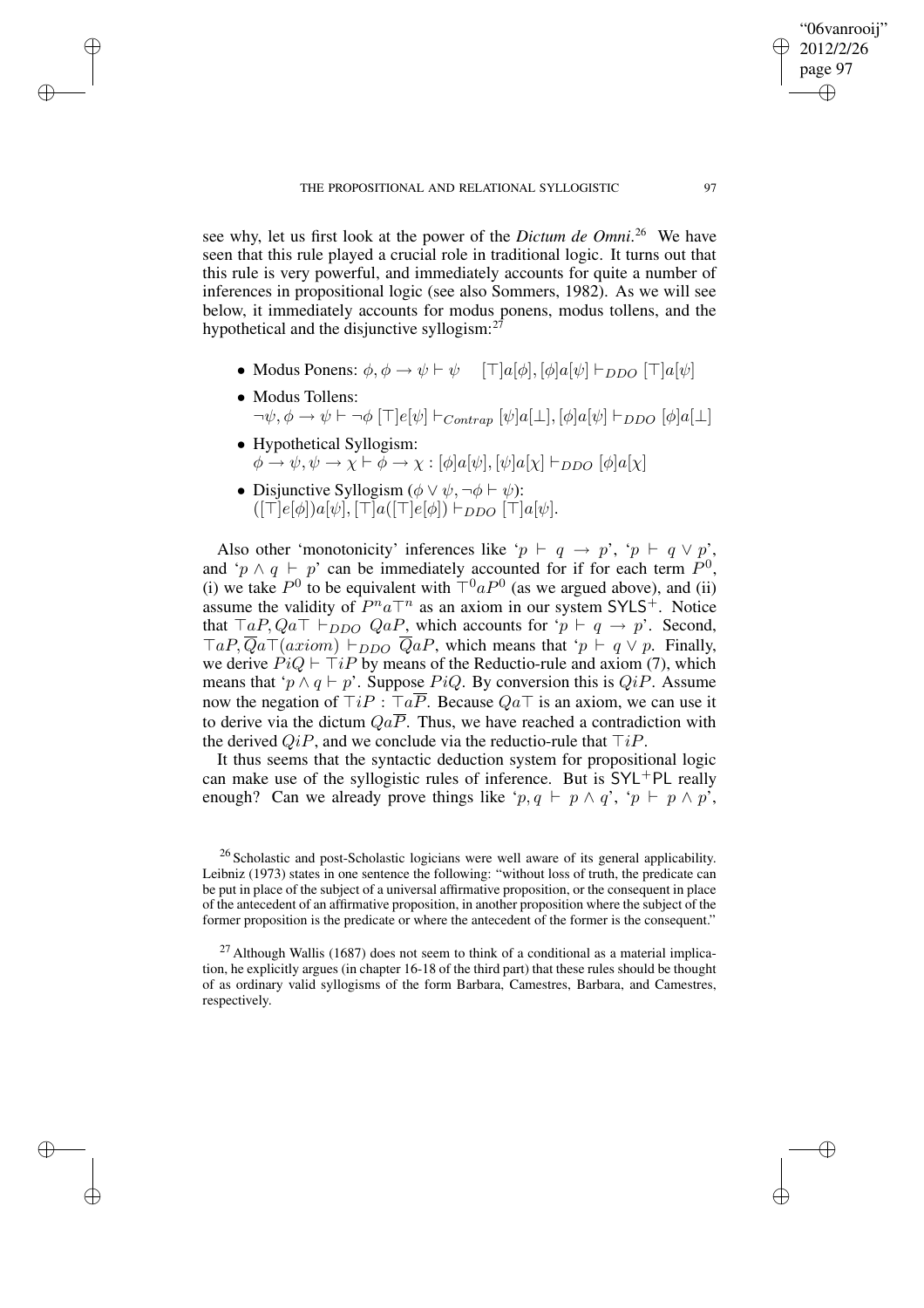✐

#### 98 ROBERT VAN ROOIJ

'p  $\vee$  p  $\vdash$  p', 'p  $\vee$  q  $\vdash$  q  $\vee$  p', or 'p  $\rightarrow$  q  $\vdash$   $(r \rightarrow p) \rightarrow (r \rightarrow q)$ '? It turns out that we can.<sup>28</sup>

Let us first consider conjunction introduction. Recall that  $p \equiv \top ip$ . Because also  $q \equiv \text{T}iq$ , it follows from the fact that  $\text{T}$  is a singular term that  $\forall aq$ . But from  $\forall ip$  and  $\forall aq$  it follows by the Dictum at once that  $piq$ , thus  $p, q \vdash p_i q$ . Next, we will make use of Aristotle's reductio-rule to show that  $\mathfrak{p} \vdash p \land p'$ . So, assume p and  $\neg (pip)$ . The latter is equivalent to pap. But from this together with p we derive via the Dictum that  $\bar{p}$ . Thus, assuming  $\neg (pip)$  we have reached a contradiction, from which we conclude via the reductio-rule that  $p \vdash pip$ .

For the formulas involving disjunction it is important to realize that we represent  $p \lor q$  by  $\overline{p}aq$ . For disjunctive elimination, we make use of rule (8):  $\overline{S}aS \vdash \overline{S}aP$ . First, notice that because we translate  $p \lor p$  by  $\overline{p}ap$ , we can conclude by (8) to  $\overline{p}a\perp$ . Via contraposition and double negation we derive  $\top ap$ . Because  $\top$  is a singular term (rule 10)) it follows by (9) that  $\top ip$ , and thus via (11) that p. So we have validated  $p \vee p \vdash p$ . It is easier to validate ' $p ∨ q ⊢ q ∨ p$ ': it immediately follows by contraposition and double negation.

Notice that it would be very easy to account for ' $p \rightarrow q \vdash (r \rightarrow p) \rightarrow$  $(r \to q)$ ' if we could make use of the *deduction theorem*:  $\overline{\Gamma}$ ,  $P \vdash Q \Rightarrow \Gamma \vdash$  $PaQ$  (for this to make sense, P and Q have to be 0-ary terms, obviously). But this deduction theorem follows from SYL<sup>+</sup>PL: Assume  $\Gamma, P \vdash Q$  and assume towards contradiction that  $\neg (PaQ)$ . This latter formula is equivalent to  $Pi\overline{Q}$ . We have seen above that  $T_iP$  can be derived from  $Pi\overline{Q}$  in SYL<sup>+</sup>. Because  $\neg (PaQ) \vdash P$ , it follows from the assumption  $\Gamma, P \vdash Q$ that  $\Gamma$ ,  $\neg (PaQ) \vdash Q$ . From this we derive  $TaQ$ , and together with the validity of  $Pa\bar{T}$  we derive via the Dictum that  $PaQ$ . Thus, from  $\Gamma$  and assuming  $\neg (PaQ)$  we derive a contradiction:  $\Gamma$ ,  $\neg (PaQ) \vdash \neg (PaQ)$ ,  $PaQ$ . By Aristotle's reductio-rule we conclude that  $\Gamma \vdash PaQ$ .

Now that we have shown that modus ponens follows from the Dictum de Omni, and that ' $p \vdash p \lor p'$ , ' $p \lor p \vdash p'$ , ' $p \lor q \vdash q \lor p'$ , and ' $p \rightarrow q \vdash p'$  $(r \rightarrow p) \rightarrow (r \rightarrow q)$ , we have in fact shown that we can derive all valid propositional formulas from our system SYL+PL! The reason is that we can axiomatize propositional logic by these four rules, together with modus ponens and the substitution rule of identicals.<sup>29</sup> Because we have seen in section 2 that the substitution rule follows from the Dictum de Omni, we can conclude that propositional logic *follows* from syllogistic logic if we (i) make the natural assumption that propositions are 0-ary terms, (ii) adopt Frege's

✐

✐

✐

 $28$  The De Morgan laws follow almost immediately by our definition of negation in section 2.

<sup>29</sup> See Goodstein, 1963, chapter 4.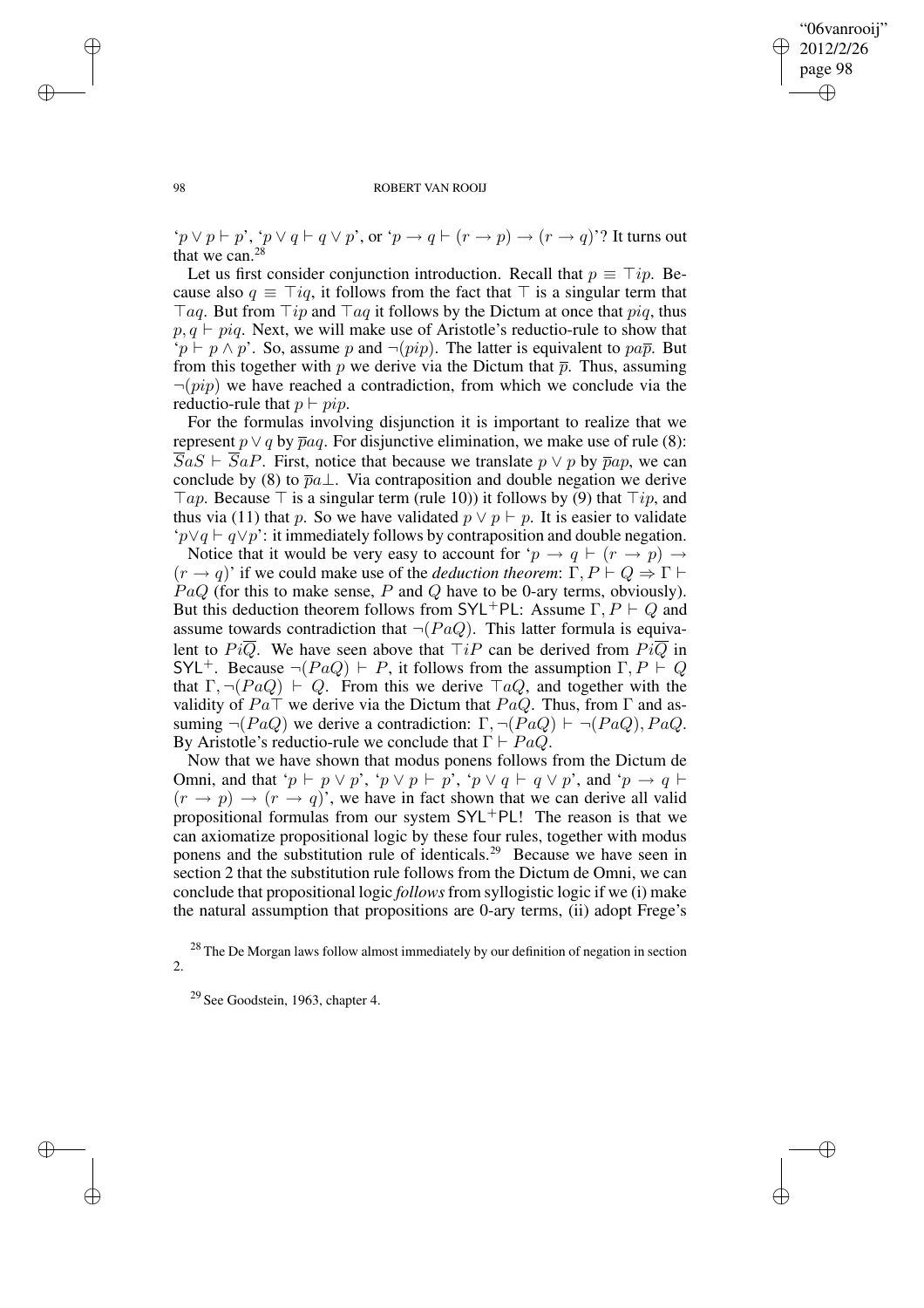idea that the 0-ary term  $\top^0$  is a singular term, and (iii) treat singular terms as proposed by Leibniz.

## 4. *Relations*

✐

✐

✐

✐

It is generally assumed that in traditional syllogistic logic there is no scope for relations. Thus — or so the Frege-Russell argument goes — it can be used neither to formalize natural language, nor to formalize mathematics. What we need,  $-$  or so Frege and Russell argued  $-$  is a whole new logic. But the Frege-Russell argument is only partly valid: instead of inventing a whole new logic, we might as well just extend the traditional fragment. Traditional logicians were well aware of an important limitation of syllogistic reasoning. In fact, already Aristotle recognized that the so-called 'oblique' terms (i.e. ones expressed in a grammatical case other than the nominative, and not having 'widest scope') gives rise to inferences that cannot be expressed in the ordinary categorical syllogistic. An example used by Aristotle is 'Wisdom is knowledge, Wisdom is of the good, thus, Knowledge is of the good' (Aristotle, Book 1, 36). This is intuitively a valid inference, but it, or its re-wording, is not syllogistically valid: 'All wisdom is knowledge, Every good thing is object of some wisdom, thus, Every good thing is object of some knowledge' (cf. Thom, 1981, d'20). The re-wording shows that we are dealing with a binary relation here: 'is object of'. Aristotle didn't know how to deal with such inferences, but he noted that *if* there is a syllogism containing oblique terms, there must be a corresponding syllogism in which the term is put back into the nominative case.

As far as semantics is concerned, it is well-known how to work with relations. The main challenge, however, is to embed relations into the (generalized) syllogistic theory, and to extend the inference rules such that also proofs can be handled that crucially involve relations. As it turns out, part of this work has already been done by medieval logicians (Ockham, 1962; Buridan, 1976), and also by people like Leibniz and De Morgan when they were extending syllogistic reasoning such that it could account for inferences involving oblique terms, or relations.

To account for relations, we first have to extend the language. There are various ways to do so, but we will just combine relations with monadic terms by means of the 'connectives'  $a, i, e$ , and  $o$  to generate new terms. This will just be a generalization of what we did before: When we combine a monatic term  $P$  with a monadic term  $S$  (and connective ' $a$ ', for instance), what results is a new 0-ary term like  $SaP$ . The generalization is now straightforward: if we combine an *n*-ary term/relation R with a monadic term  $S$ (and connective 'a', for instance), what results is a new  $n - 1$ -ary term

"06vanrooij" 2012/2/26 page 99

✐

✐

✐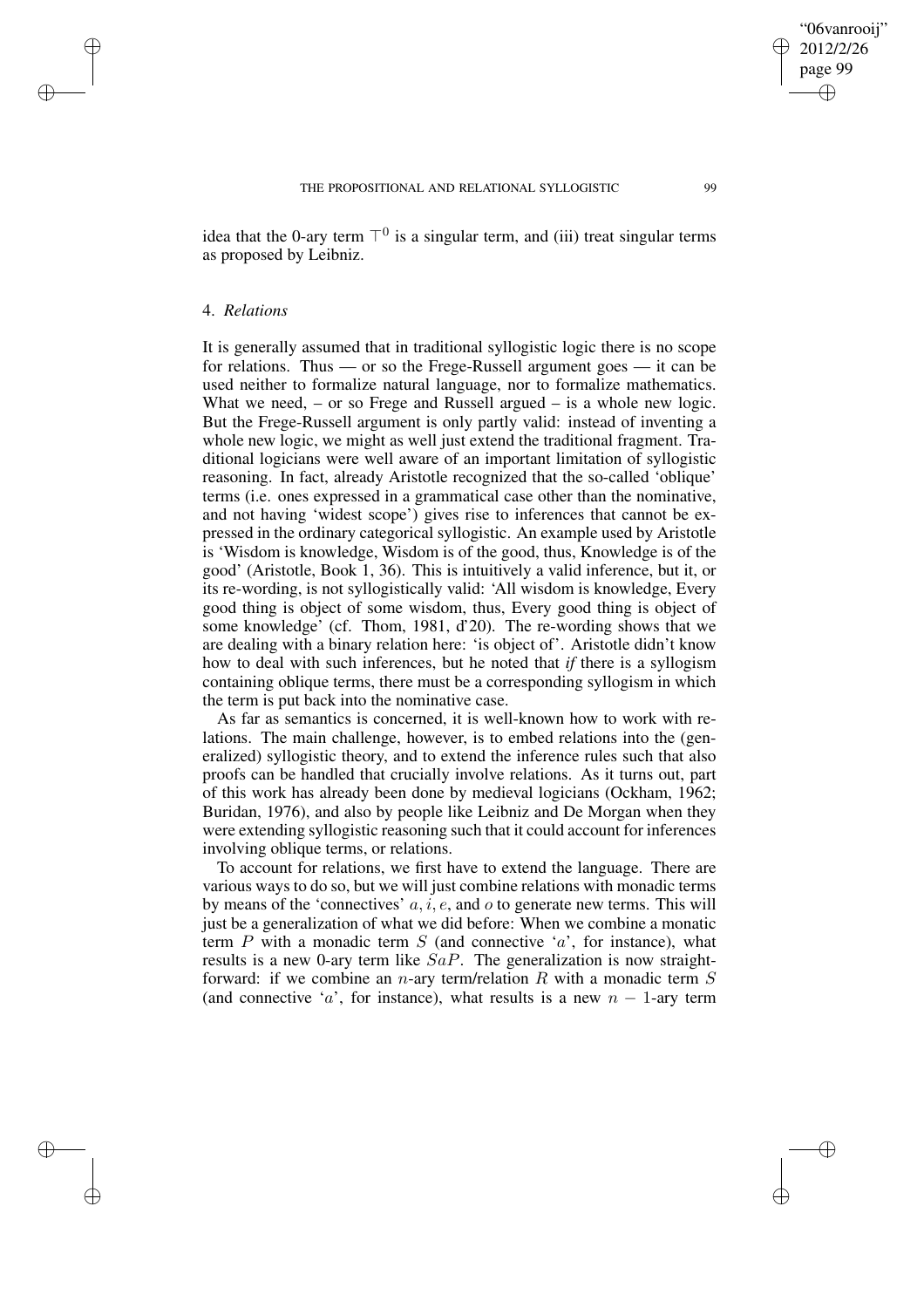✐

#### 100 ROBERT VAN ROOIJ

 $(S^1aR^n)^{n-1}$ . The semantics should now determine what such new terms denote. The  $n-1$  ary terms  $(S^1aR^n)^{n-1}$  and  $(S^1iR^n)^{n-1}$ , for instance, would denote  $\{ \langle d_1, ..., d_{n-1} \rangle : V_M(S) \subseteq \{ d_n \in D : \langle d_1, ..., d_n \rangle \in V_M(R^n) \}$  and  $\{\langle d_1, ..., d_{n-1} \rangle : V_M(S) \cap \{\dot{d}_n \in D : \langle d_1, ..., d_n \rangle \in V_M(R^n) \neq \emptyset\},$  respectively. 30

Now we can represent the natural reading of a sentence like 'Every man loves a woman' as  $Ma(WiL^2)$ . In traditional terminology it is said that 'woman' is an oblique term (in this sentence). The meaning of this formula is calculated as follows:

$$
V_M(Ma(WiL^2)) = \{ \langle \rangle : I(M) \subseteq \{ d \in D : \langle d \rangle \in V_M(WiL^2) \},
$$
  
with 
$$
V_M(WiL^2) = \{ \langle d_1 \rangle : I(W) \cap \{ d_2 \in D : \langle d_1, d_2 \rangle \in I(L^2) \} \neq \emptyset \}.
$$
<sup>31</sup>

To represent the sentence 'There is a woman who is loved by every man' we will follow medieval practice and make use of the *passive form* of 'love': *being loved by*. For every binary relation R, we represent its passive form by  $R^{\cup}$ , interpreted as indicated above:  $V_M(R^{\cup}) = \{ \langle d_2, d_1 \rangle : \langle d_1, d_2 \rangle \in$  $I_M(R)$ <sup>32</sup> Now we represent 'There is a woman who is loved by every man' as follows:  $Wi(MaL<sup>U</sup>)$ . Also in this sentence 'woman' is an oblique term. This sentence is true iff:

$$
V_M(Wi(MaL^{\cup})) = \{ \langle \rangle : I(W) \cap \{d \in D : \langle d \rangle \in V_M(MaL^{\cup})\} \neq \emptyset \},\
$$
  
with  $V_M(MaL^{\cup}) = \{ \langle d_1 \rangle : I(W) \subseteq \{d_2 \in D : \langle d_1, d_2 \rangle \in V_M(L^{\cup})\} \}.$ 

Both truth conditions are intuitively correct, and correspond with those of the two first-order formulas  $\forall x [M(x) \rightarrow \exists y [W(y) \wedge L(x,y)]]$  and  $\exists y [W(y) \wedge L(x,y)]]$  $\forall x [M(x) \rightarrow \land L(x, y)]$ , respectively.<sup>33</sup>

 $30$  This by itself is not general enough to express important mathematical relations. For this we need to be able to combine relations with other non-monadic terms as well. Now we could express *symmetry* and *asymmetry*, for instance, simply by  $RaR^{\cup}$  and  $RoR^{\cup}$  respectively. To express *transitivity* we also need the operation of *composition* '◦' with semantics  $V_M(R \circ$  $R'$ ) = { $\langle d, d'' \rangle : \exists d' : \langle d, d' \rangle \in V_M(R) \wedge \langle d', d'' \rangle \in V_M(R')$ }. Of course, this is all well known from work in relation algebra.

 $32$  Of course, the active-passive transformation only works for binary relations. For more*ary* relations it fails. Fortunately, we can do something similar here, making use of some functions introduced by Quine (1976) in his proof that variables are not essential for firstorder predicate logic. We won't go into this here.

<sup>33</sup> If we forget about existential import.

✐

✐

✐

<sup>&</sup>lt;sup>31</sup> As usual,  $\langle d \rangle$  is identified with d.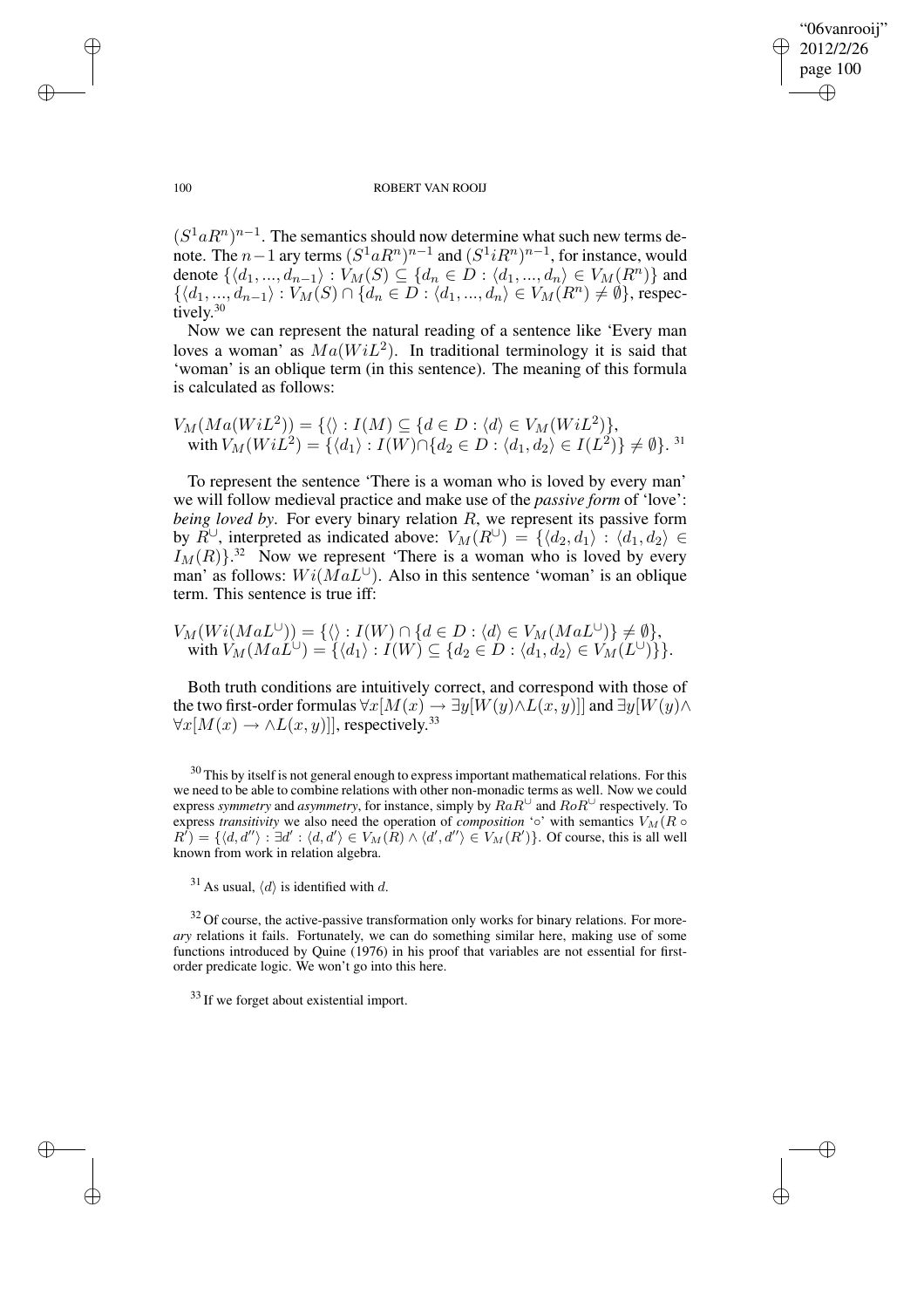THE PROPOSITIONAL AND RELATIONAL SYLLOGISTIC 101

What we want to know, however, is how we can reason with sentences that involve relations. Let us first look at the re-wording of Aristotle's example: 'All wisdom is knowledge, Every good thing is object of some wisdom, thus, Every good thing is object of some knowledge'. If we translate this into our language this becomes  $WaK$ ,  $Ga(WiR) \vdash Ga(KiR)$ , with 'R' standing for 'is object of'. But now observe that we immediately predict that this inference is valid by means of the Dictum de Omni, if we can assume that 'W'

occurs positively in ' $Ga(WiR)$ '! We can mechanically determine that this is indeed the case. $34$  First, we say that if a sentence occurs out of context, the sentence occurs positively. From this, we determine the positive and negative occurrences of other terms as follows:

 $\overline{P}$  occurs positively in  $\Gamma$  iff P occurs negatively in  $\Gamma$ .

✐

✐

✐

✐

- If  $(SaR)$  occurs positively in Γ, then  $S aR^+$ , otherwise  $S^+ aR^-$ .
- If  $(SiR)$  occurs positively in  $\Gamma$ , then  $S^+iR^+$ , otherwise  $S^-iR^-$ .

Thus, first we assume that ' $Ga(WiR)$ ' occurs positively. From this it follows that the term ' $WiR$ ' occurs positively, from which it follows in turn that 'W' occurs positively. Assuming that ' $WaK'$ ' is true, the Dictum allows us to substitute K for W in  $Ga(WiR)$ , resulting in the desired conclusion:  $Ga(KiR)$ . Notice that in a very similar way we could account for the inference 'Every horse is an animal, A man sees every animal, thus A man sees every horse', by using the Dictum de Nullo. Similarly with the inference from 'Every man gives all flowers to some girl' and 'All roses are flowers' to 'Every man gives all roses to some girl'.

These are nice results, but we want more. Here is one classical example discussed by Jungius (1957) and Leibniz (1966e): 'Every thing which is a painting is an art (or shorter, painting is an art), thus everyone who learns a thing which is a painting learns a thing which is an art' (or shorter: everyone who learns painting learns an art). Formally:  $PaA + (PiL^2)a(AiL^2).$ <sup>35</sup> Semantically it is immediately clear that the conclusion follows from the premiss. But the challenge for traditional logic was to account for this inference in a proof-theoretic way. As Leibniz already observed, we can account for this inference in syllogistic logic if we add the extra (and tautological) premiss 'Everybody who learns a thing which is a painting learns a thing which is a painting', i.e.  $(Pi^2)a(PiL^2)$ . Now  $(Pi^2)a(AiL^2)$  follows from  $PaA$  and  $(PiL^2)a(PiL^2)$  by means of the *Dictum the Omni*, because

 $34$  Cf. Sommers (1982) and van Benthem (1986).

 $35$  One of De Morgan's (1847, p. 114) examples is similar: 'Every man is an animal, thus He who kills a man kills an animal'.

"06vanrooij" 2012/2/26 page 101

✐

✐

✐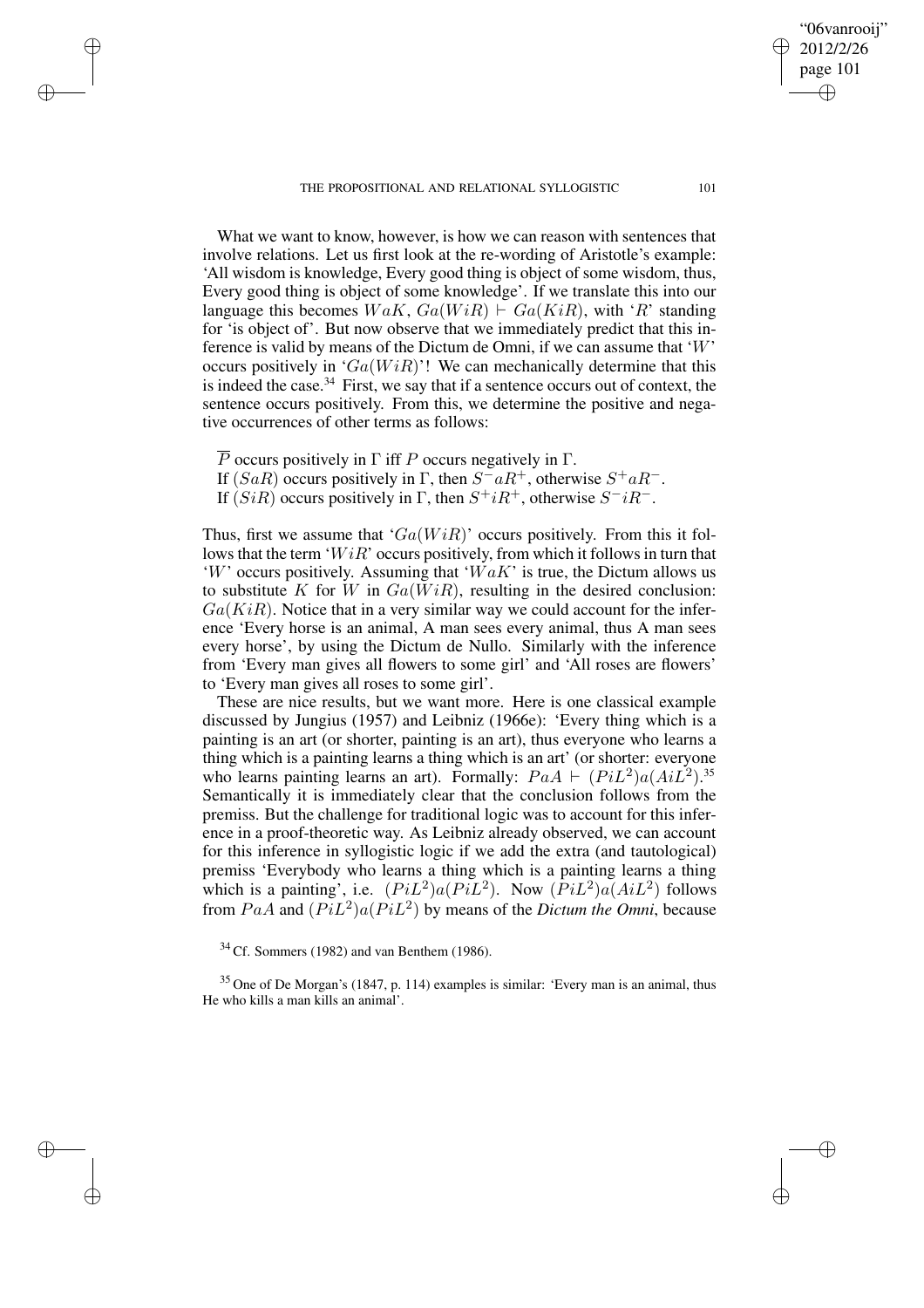"06vanrooij" 2012/2/26 page 102 ✐ ✐

✐

✐

#### 102 ROBERT VAN ROOIJ

by our above rules the second occurrence of 'P' in  $(PiL^2)a(PiL^2)$  occurs in a monotone increasing position.<sup>36</sup> Notice that Leibniz' example exactly parallels a famous example discussed by De Morgan (1847): 'Every horse is an animal, thus Every owner of a horse is an owner of an animal' also follows immediately with the Dictum if we assume the extra tautological premiss that Every owner of a horse is the owner of a horse, represented by  $(HiO^2)a(HiO^2).$ 

To account for other inferences we need to assume more than just a tautological premiss. For instance, we cannot yet account for many inferences Ockham (1962) already could account for. Ockham states a whole lists of oblique syllogisms to be valid, shows how they relate to standard syllogisms of the various figures, and remarks that oblique terms other than the first can be deduced to the first figure (cf. Thom, 1977). Some types of syllogisms listed by Ockham we have already discussed (e.g. the following oblique variants of syllogisms of the first figure:  $Ma(PiR), SaM \vdash Sa(PiR)$  and  $MaP, Sa(MiR) \vdash Sa(PiR)$ . Other examples are more interesting and we need additional tools. The inference from 'No man is such that an ass sees him'  $Me(AiS^{\cup})$  and 'Everything that laughs sees a man'  $(La(MiS))$ to 'Nothing that laughs is an ass'  $(LeA)$  is intuitively valid, but cannot yet be accounted for. Something similar holds for the inference from 'Every boy loves some girl'  $(Ba(GiL))$  and 'No girl is such that some widow loves her'  $(Ge(WiL^{\cup}))$  to 'No boy is a widow' ( $BeW$ ). Ockham sees those inferences as oblique variants of the valid syllogism of the first figure Celarent. To account for these inferences we need to enrich our system  $SYL + PL$  with the rule of *oblique conversion* (12), and the passive rule (13) (for binary relations  $R$ , and predicates  $S$  and  $O$ ):

(12) Oblique Conversion:  $Si(OiR) \equiv Oi(SiR^{\cup})$ . from 'A man loves a woman' we infer that 'A woman is loved by a man' and the converse of this.<sup>37</sup>

(13) Double passive:  $R^{\cup\cup} \equiv R$ .

<sup>36</sup> In terms of our framework, Leibniz assumed that all terms being part of the predicate within sentences of the form  $SaP$  and  $SiP$  occur positively. But this is not necessarily the case once we allow for all types of complex terms:  $P$  doesn't occur positively in  $Sa(PaR)$ , for instance. On Leibniz's assumption, some invalid inferences can be derived (cf. Sánchez, 1991). These invalid inferences are blocked by our more fine-grained calculation of monotonicity marking.

<sup>37</sup> In fact, we only required  $Si(OiR)aOi(SiR^{\cup})$  once we have also (13). Thom (1977) introduces 7 more conversion rules and a rule of 'Ecthesis' that I don't use.

✐

✐

✐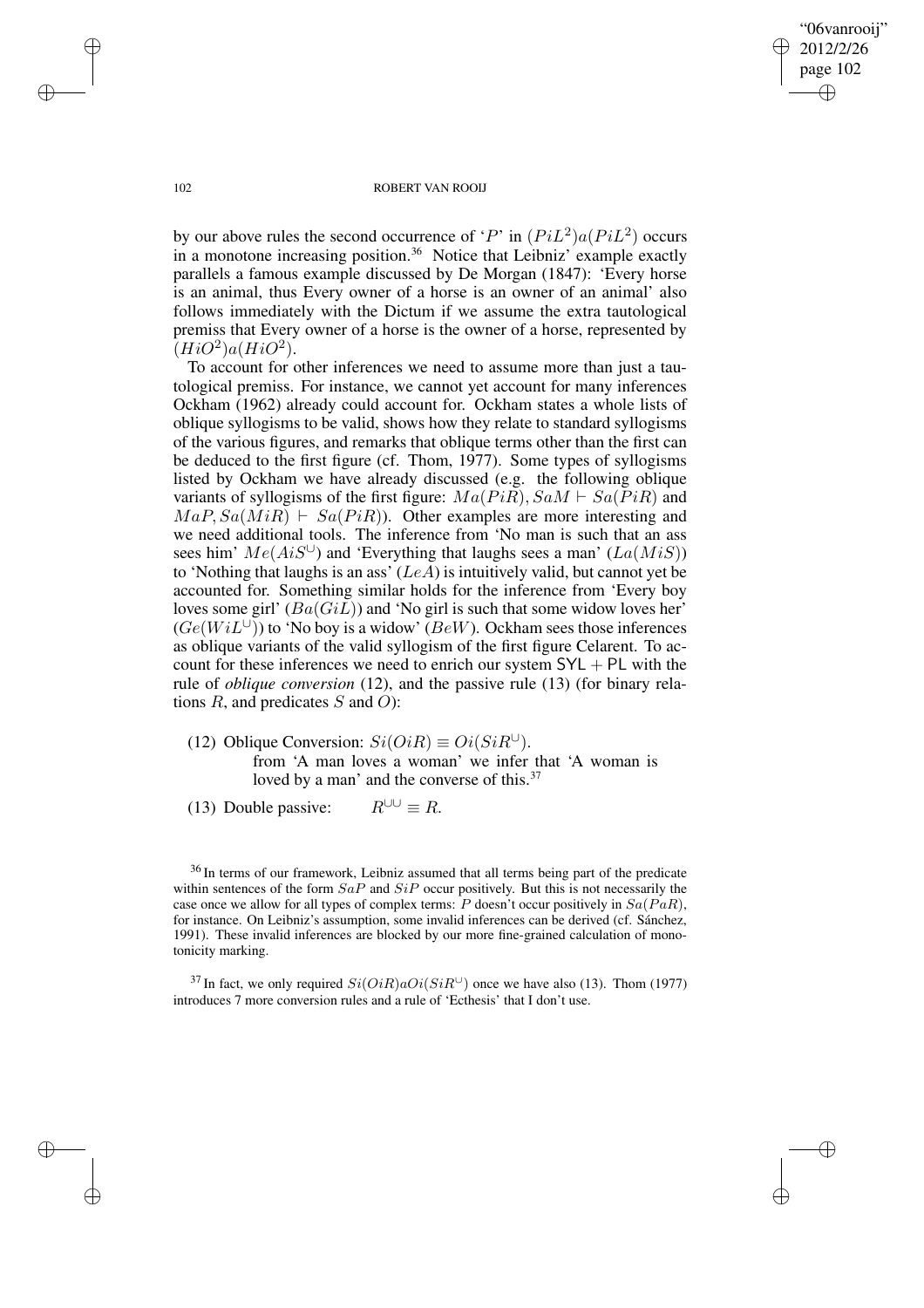✐

✐

✐

In standard predicate logic one can easily prove the equivalence of  $\exists x$  $[Mx \wedge \exists y[Wy \wedge Rxy]]$  with  $\exists xyWy \wedge \exists x[Wx \wedge Rxy]]$ . But in contrast to predicate logic, our system demands that the sequence of arguments of a relational term is in accordance with the scope order of the associated terms. Because of this, we have to state how sentences with 'reverse' relations correspond with ordinary relational sentences. It is important to realize that the following conversion rule, (12')  $Se(OiR) \equiv Oe(SiR^{\cup})$ , immediately follows from (12).

To account for the first of the above inferences, notice that by  $(12')$ , Me  $(AiS^{\cup})$  is equivalent to  $Ae(MiS)$ . But now we see that in this premiss and the premiss  $La(MiS)$  the same term ' $MiS$ ' occurs, and we can immediately infer (by DDN) to  $AeL$ . By E-conversion the conclusion  $LeA$  follows. Ockham, instead would first convert the first premiss by ordinary E-conversion to  $(MiS)eA$ , and then derive the conclusion as a ordinary Celarent syllogism. Similarly for the second of the above inferences. This time we infer from  $Ge(WiL^{\dot{\cup}})$  by (12') to  $We(GiL)$ . Together with the second premiss  $Ba(GiL)$  it follows by the DDN that  $WeB$  and with E-conversion we derive BeW. Other inferences counted as valid by Ockham could be accounted for in a similar way. Ockham uses oblique conversion also to reduce valid oblique syllogisms in figures other than the first to valid oblique syllogism of the first figure. As observed by Thom (1977), Ockham (1962, Part IIa, ch. 9, 11. 1-13) says that some oblique syllogisms in the first figure are governed by the Dictum de Omni et Nullo. Thom (1977) argues, however, that this doesn't hold for the following valid oblique syllogism of the first figure (what he calls Barbara XSS):  $MaP, Sa(MiR) \vdash Sa(PiR)$ , because this is not a special case of Barbara. This might be true, but it is clear that it immediately follows by the DDO nevertheless, because of our general formulation of this rule in section 2.

The formulation of this rule in section 2 is not general enough, however, to account for the inference from 'There is a woman who is loved by every man' to 'Every man loves a woman'. We need the more general formulation of the Dictum in  $(1')^{38}$  and the following variant of oblique conversion:

(1') Dictum de Omni:  $\Gamma(MaR)^+$ ,  $\Theta(M)^+$  +  $\Gamma(\Theta(R))$ .

(12") Oblique Conversion:  $Sa(OaR) \equiv Oa(SaR^{\cup})$ .<sup>39</sup>

<sup>38</sup> This Dictum is more general than the so-called Barbara XSS and Barbara XPP mentioned by (Thom, 1981, p. 256). The rule is semantically sound.

<sup>39</sup> This rule can be derived from the earlier one. Assume  $Sa(OaR)$ . This is equivalent with  $Se\overline{(OaR)} \equiv Se(OoR) \equiv Se(Oi\overline{R}) \equiv (Oe(Si\overline{R}^{\cup}) \equiv Oa(Si\overline{R}^{\cup}) \equiv Oa(se\overline{R}^{\cup}) \equiv$  $Oa(Sa\grave{R}^{\cup}).$ 

"06vanrooij" 2012/2/26 page 103

✐

✐

✐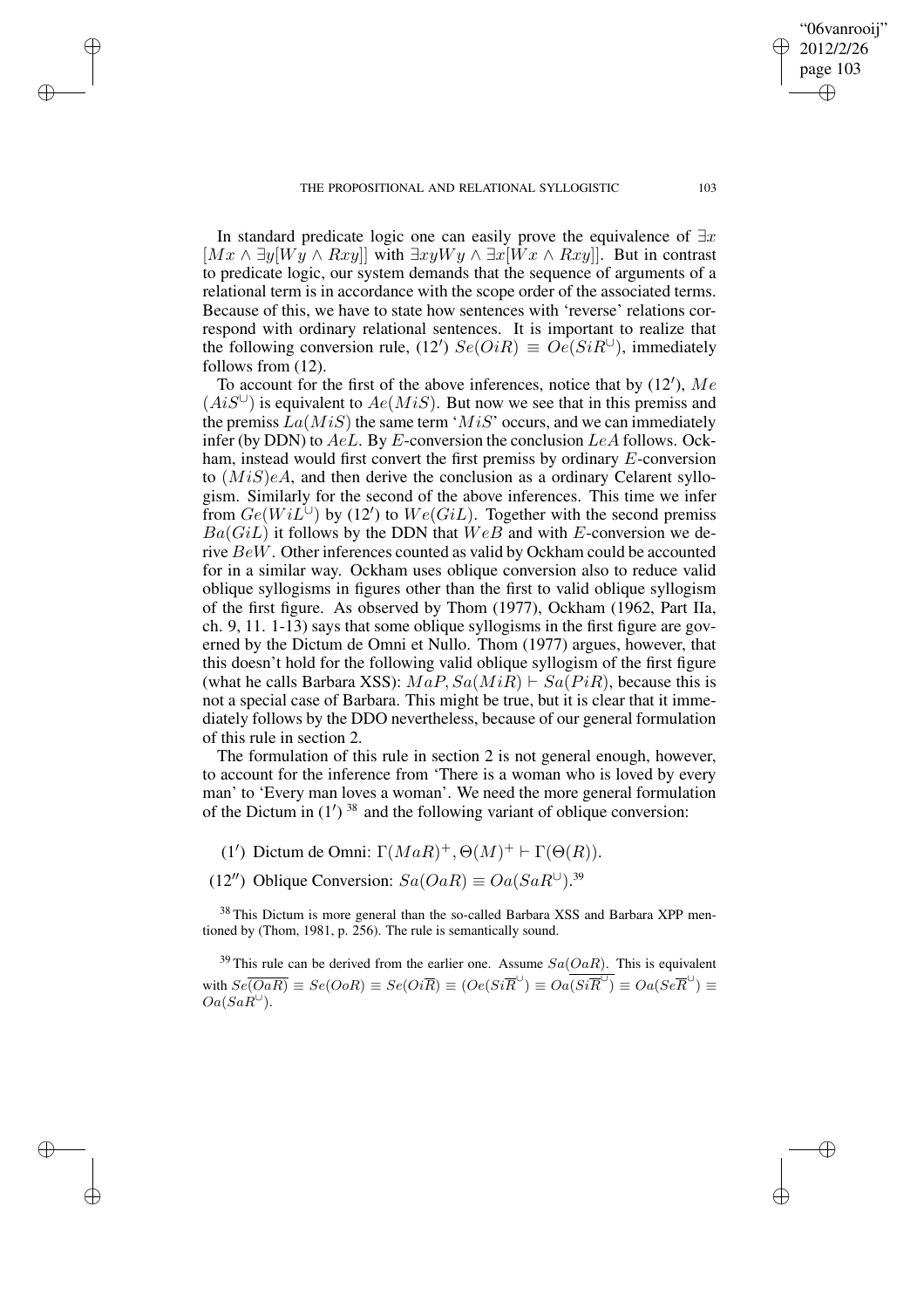# "06vanrooij" 2012/2/26 page 104 ✐ ✐

✐

✐

#### 104 ROBERT VAN ROOIJ

from 'every man loves every woman' we infer that 'every woman is loved by every man' and the converse of this.

Let us see how we can account for the inference from  $Wi(MaL^{\cup})$  to  $Ma(WiL):$ 

| 1. $Wi(MaL^{\cup})$            | premiss.                                                                                 |
|--------------------------------|------------------------------------------------------------------------------------------|
| 2. $(MaL^{\cup})a(MaL^{\cup})$ | a tautology (everyone loved by every man is<br>loved by every man).                      |
|                                | 3. $Ma((MaL^{\cup})aL^{\cup\cup})$ from 2 and (12") ( $S = (MaL^{\cup})$ and $S' = M$ ). |
| 4. $Ma((MaL^{\cup})aL)$        | by 3 and (13), substitution of L for $L^{\cup\cup}$ .                                    |
| 5. $Ma(WiL)$                   | by 1 and 4, by the Dictum de Omni $(1')$ . <sup>40</sup>                                 |

This type of validity can now be used to account for other inferences. For instance, in terms of it we can now infer from 'Some man loves every woman'  $(Mi(WaL))$  and 'Some teacher loves a woman'  $(Ti(WiL))$  that Some teacher loves someone that is loved by some man  $(Ti((MiL^{\cup})iL)$ . The reason is that from the first premiss it follows that  $Wa(MiL^{\cup})$  holds, which together with the second premiss and the Dictum de Omni allows us to infer the conclusion.

# 5. *Conclusion*

In this paper I have argued with Sommers (1982) and others that interesting parts of standard logic could have, and perhaps even have been, developed naturally out of traditional syllogistic. Singular propositions straightforwardly fit into the system, and the syllogistic can naturally be extended to account for full propositional reasoning, and even for reasoning with relational terms. This is interesting, for one thing because syllogistic logic seems much closer to natural language than first-order predicate logic. In contrast to the latter, the former analyses sentences as being of subject-predicate structure. Indeed, the idea that natural language is misleading because it systematically analyses sentences in a wrong way is foreign to syllogistic logic. Syllogistic logic is also of great interest for empirical linguistics because it makes essential use of the *Dictum de Omni* (*et Nullo*), distributivity, or monotonicity. Though Geach (1962) famously argued that the traditional theory of distribution was hopelessly confused, developments in modern Generalized

<sup>40</sup> With  $\Gamma = Ma$ ,  $\Theta = Wi$ ,  $R = L$ , and  $M = MaL^{\cup}$ .

✐

✐

✐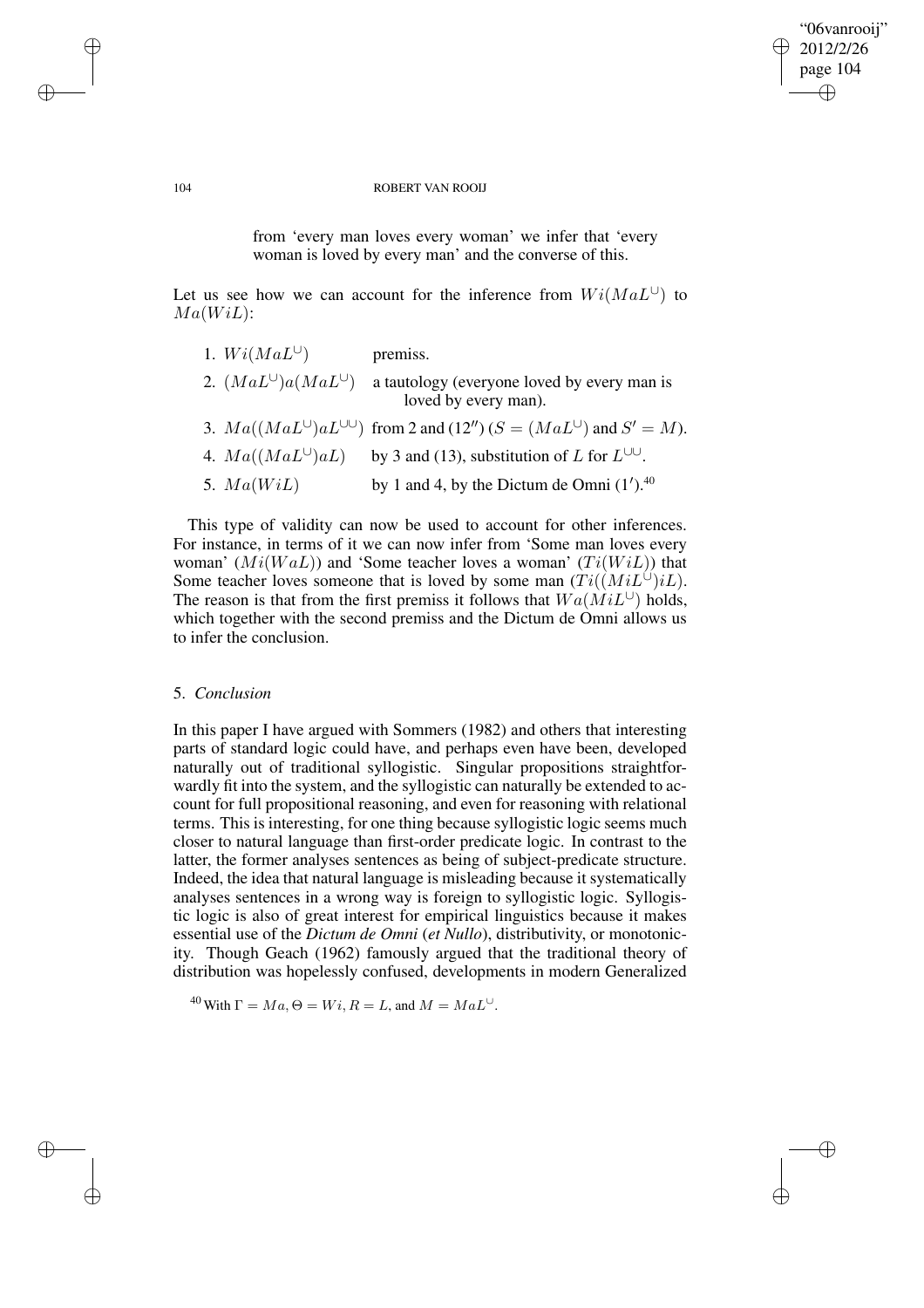✐

✐

✐

Quantifier Theory shows that the traditional notion of monotonicity is of great value for linguistic and logical purposes. Moreover, Geurts & van der Silk (2005) showed experimentally that inferences based on monotonicity are 'easy' in an interesting sense.

Though we used neither a distinguished relation of identity, nor make use of variables to allow for binding, we have seen that we could nevertheless adequately express many types of sentences for which these tools are normally used in predicate logic. This doesn't mean that our extended syllogistic is as expressive as standard first-order logic. One easy extension we have already suggested is the use of conjunctive terms to represent sentences like 'Every tiger is a striped animal'.<sup> $41$ </sup> More seriously, what we cannot (yet) represent are sentences which *crucially* involve variables/pronouns and/or identity. Some examples for which these tools are crucial are the following: 'Every/some man loves himself', 'All parents love their children', 'Everybody loves somebody else', 'There is a unique king of France', and 'At least 3 men are sick'. As it turns out, we can extend our language with *numerical quantifiers* (cf. Murphee, 1997) and Quinean predicate functors (Quine, 1976) to solve these problems, but these extensions have their price. Pratt-Hartmann (2009) shows that syllogistic systems with numerical quantifiers cannot be axiomatized (but see van Eijck (2007) for a related more positive result), and adding Quinean predicate functors forces the fragment to jump over the decidability border. In the formal system we have so far, the sequence of arguments of a relational term will always be in accordance with the scope order of the associated terms. Thinking of this system as a fragment of FOL means that this logic has a very interesting property. Following an earlier suggestion of Quine, Purdy (1998) shows that the limits of decidability are indeed close to the limits of what can be expressed in (our

<sup>41</sup> Alternatively, and more in accordance with tradition, we could add the following new connectives: if S and P are n-ary terms, then  $Sa^*P$  and  $Si^*P$  are also n-ary terms (of course, one of them is only required). These new complex terms will be interpreted as follows:  $V_M(Sa^*P) = V_M(\overline{S}) \cup V_M(P)$  and  $V_M(Si^*P) = V_M(S) \cap V_M(P)$ . Notice that semantically it holds that  $SaP$  and  $SiP$  are true iff  $\top^n a(Sa^*P)$  and  $\top^n i(Si^*P)$  are true. To implement this, we could add these equivalences as axioms to the proof theory in the spirit of Leibniz (With the substitutions as suggested by Castañeda, 1990):

A proposition itself can be conceived as a term: thus, 'Some  $A$  is  $B'$ , i.e., ' $AB$  is a true term' is a term – namely, 'ABtrue'. Again, we have 'Every A is B', i.e. 'A not-B is false', i.e. 'A not-Bfalse' is a new term; and again 'No A is B', i.e. 'AB is false', i.e. 'ABfalse' is a new term. (Leibniz, 1966a)

"06vanrooij" 2012/2/26 page 105

✐

✐

✐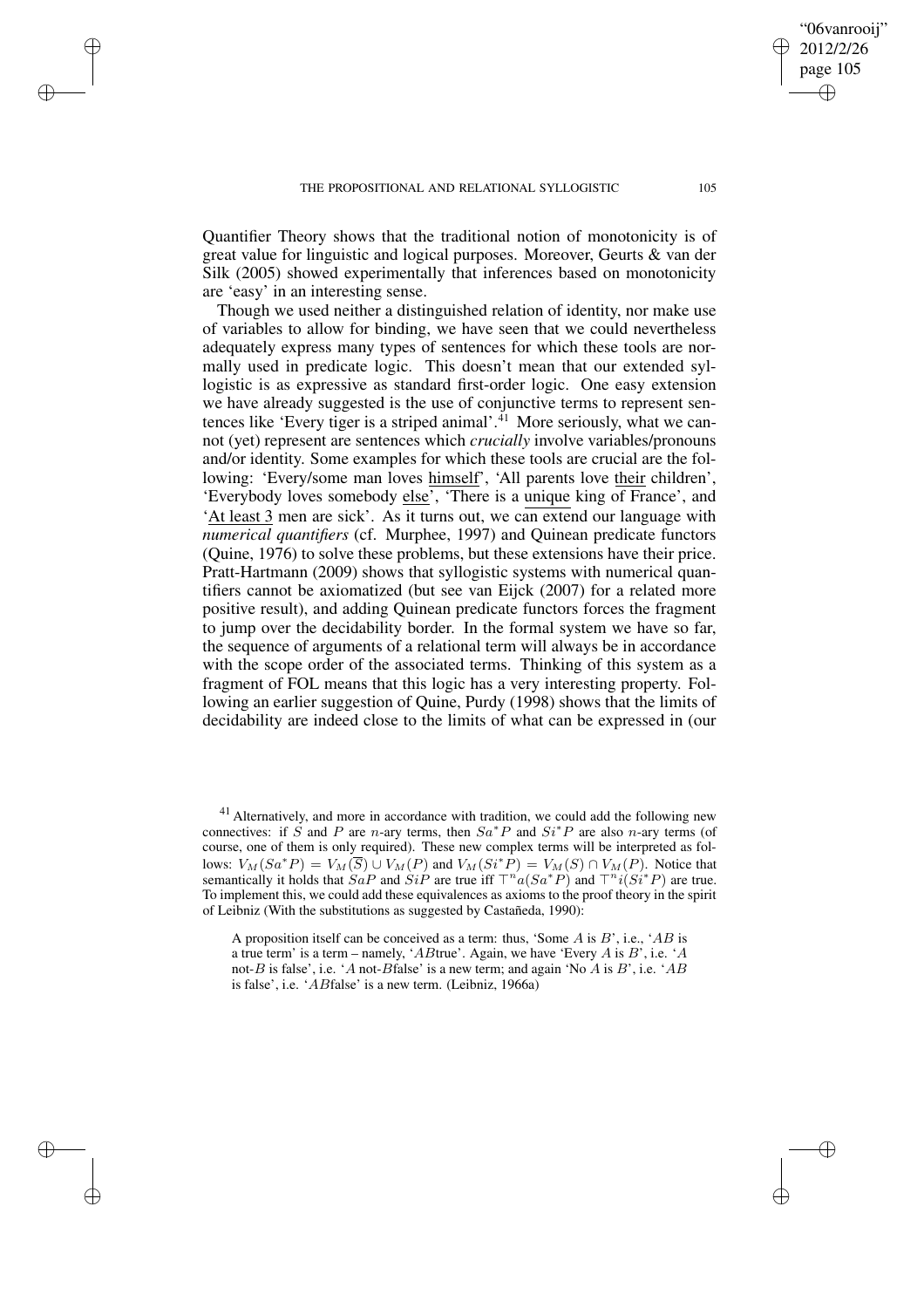"06vanrooij" 2012/2/26 page 106 ✐ ✐

✐

✐

#### 106 ROBERT VAN ROOIJ

fragment of) traditional formal logic.<sup>42</sup> This suggests that the extended syllogistic system discussed in this paper — the part of logic where we don't essentially need variables or predicate functors — isindeed a very interesting part of logic. Indeed, a small contingent of modern logicians (e.g. Suppes, Sommers, van Benthem, van Eijck, Sánchez, Purdy, Pratt-Hartmann, Moss) seeks to develop a system of *natural logic* which is very close to what we have done in this paper in that it is essentially variable-free.

> Institute for Logic, Language and Computation (ILLC) University of Amsterdam Oude Turfmarkt 141–147 1012 GC Amsterdam The Netherlands E-mail: R.A.M.vanRooij@uva.nl

## REFERENCES

- [1] Aristotle, *Analytica Priora*, in *The Works of Aristotle translated into English*, Vol. I, Oxford.
- [2] Benthem, J. van (1986), *Essays in Logical Semantics*, Reidel, Dordrecht.
- [3] Buridan, J. (1976), Tractatus de Consequentiis', in Hubien, H. (ed.) *Johannis Buridani tractatus de consequentiis*, critical edition, Publications universitaires, Louvain.
- [4] Castañeda, H.N. (1990), 'Leibniz's complete propositional logic', *Topoi*, 9: 15–28.
- [5] Church, A. (1965), 'The history of the question of existential import of categorical propositions', in *Logic, Methodology and Philosophy of Science*, J. Bar Hillel (ed.), Proceedings of the 1964 International Congress.
- [6] De Morgan, (1847), *Formal Logic or the Calculus of Inference, Necessary and Probably*, A. De Morgan, London.
- [7] Eijck, J. van (1985), 'Generalized quantifiers and traditional logic', in J. van Benthem & A. ter Meulen (eds.), *Generalized Quantifiers, Theory and Applications*, Foris, Dordrecht.

✐

✐

✐

 $42$  As noted by Jan van Eijck (p.c.), the extensions of syllogistic explicitly discussed in this paper are more easily seen to be decidable: they are all in the two-variable fragment of first-order logic, which was proved to have the finite model property by Mortimer (1975), and hence has decidable satisfiability. However, an extension of the formal system with ternary relations along the same lines, for instance, is natural, and still proved to be decidable by the results of Purdy (1998).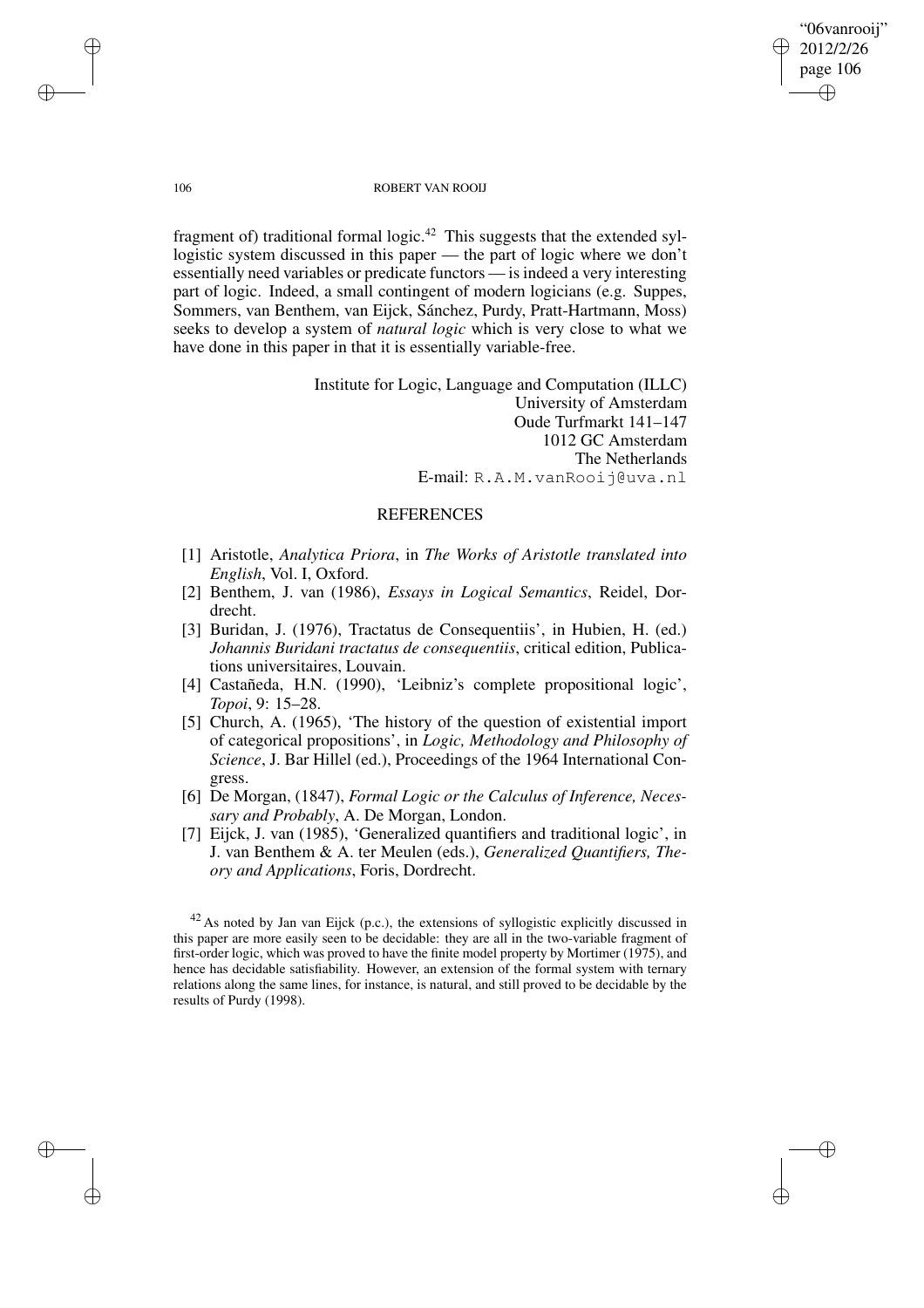THE PROPOSITIONAL AND RELATIONAL SYLLOGISTIC 107

✐

✐

✐

✐

- [8] Eijck, J. van (2007), 'Natural logic for natural language', in B. ten Cate and H. Zeevat, TbiLLC 2005, LNAI 4363, pp. 216–230.
- [9] Gassendi, P. (1658), *Institutio Logica*, (part of his *Opera Omnia*, Lyon, Anisson/Devenet. (See also the Critical edition with translation and introduction by H. Jones, (1981), Van Gorcum, Assen.)
- [10] Geach, P. (1962), *Reference and Generality. An Examination of Some Medieval and Modern Theories*, Cornell University Press, Oxford.
- [11] Geurts, B. & F. van der Silk (2005), 'Monotonicity and processing load', *Journal of Semantics*, 22: 97–117.
- [12] Goodstein, R.L. (1963), *Boolean Algebra*, Pergamon Press, London.
- [13] Jungii, J. (1957), *Logica Hamburgensis additamenta*, edited by W. Risse, Vandenhoeck & Ruprecht, Göttingen.
- [14] Kneale, W. and M. Kneale, (1962), *The Development of Logic*, Clarendon Press, Oxford.
- [15] Leibniz, G. (1966a), 'General Inquiries about the Analysis of Concepts and of Truths', in Parkinson (ed.), *Leibniz. Logical Papers*, pp. 47–87.
- [16] Leibniz, G. (1966b), 'Addenda to the Specimen of the Universal Calculus', in Parkinson (ed.), *Leibniz. Logical Papers*, pp. 40–46.
- [17] Leibniz, G. (1966c), 'A paper on 'some logical difficulties", in Parkinson (ed.), *Leibniz. Logical Papers*, pp. 115–121.
- [18] Leibniz, G. (1966d), "Of the Mathematical Determination of Syllogistic Forms", in Parkinson (ed.), *Leibniz. Logical Papers*, pp. 105–111.
- [19] Leibniz, G. (1966e), 'A specimen of a demonstrated inference from the direct to the oblique', in Parkinson (ed.), *Leibniz. Logical Papers*, pp. 88–89.
- [20] Leibniz, G. (1973), 'The nature of truth', in Parkinson (ed.), *Leibniz. Philosophical Writings*, pp. 93–95.
- [21] Lenzen, W. (1990), *Das System der Leibniz'schen Logik*, De Gruyter, Berlin.
- [22] Łukasiewicz, J. (1957), *Aristotle's Sollogistic from the standpoint of Modern Formal Logic*, Garland Publishers, New York.
- [23] Lyndon, R.C. (1959), 'Properties preserved under homomorphism', *Pacific Journal of Mathematics*, 9: 142–154.
- [24] McIntosh, C. (1982), 'Appendix F', in F. Sommers (1982), *The Logic of Natural Language*, Clarendon Press, Oxford, pp. 387–425.
- [25] Mortimer, M. (1975), 'On language with two variables', *Zeitschrift für Mathematische Logik und Grundlagen der Mathematik*, 21: 135–140.
- [26] Moss, L. (to appear), 'Syllogistic logics with verbs', *Journal of Logic and Computation*, to appear.
- [27] Murphee, W.A. (1997), 'The numerical syllogism and existential presupposition', *Notre Dame Journal of Formal Logic*, 38: 49–64.
- [28] Ockham, W. (1962), *Summa Logicae, pars secunda, prima pars tertiae*, P, Boehner (ed.), St. Bonaventura N.Y.

"06vanrooij" 2012/2/26 page 107

✐

✐

✐